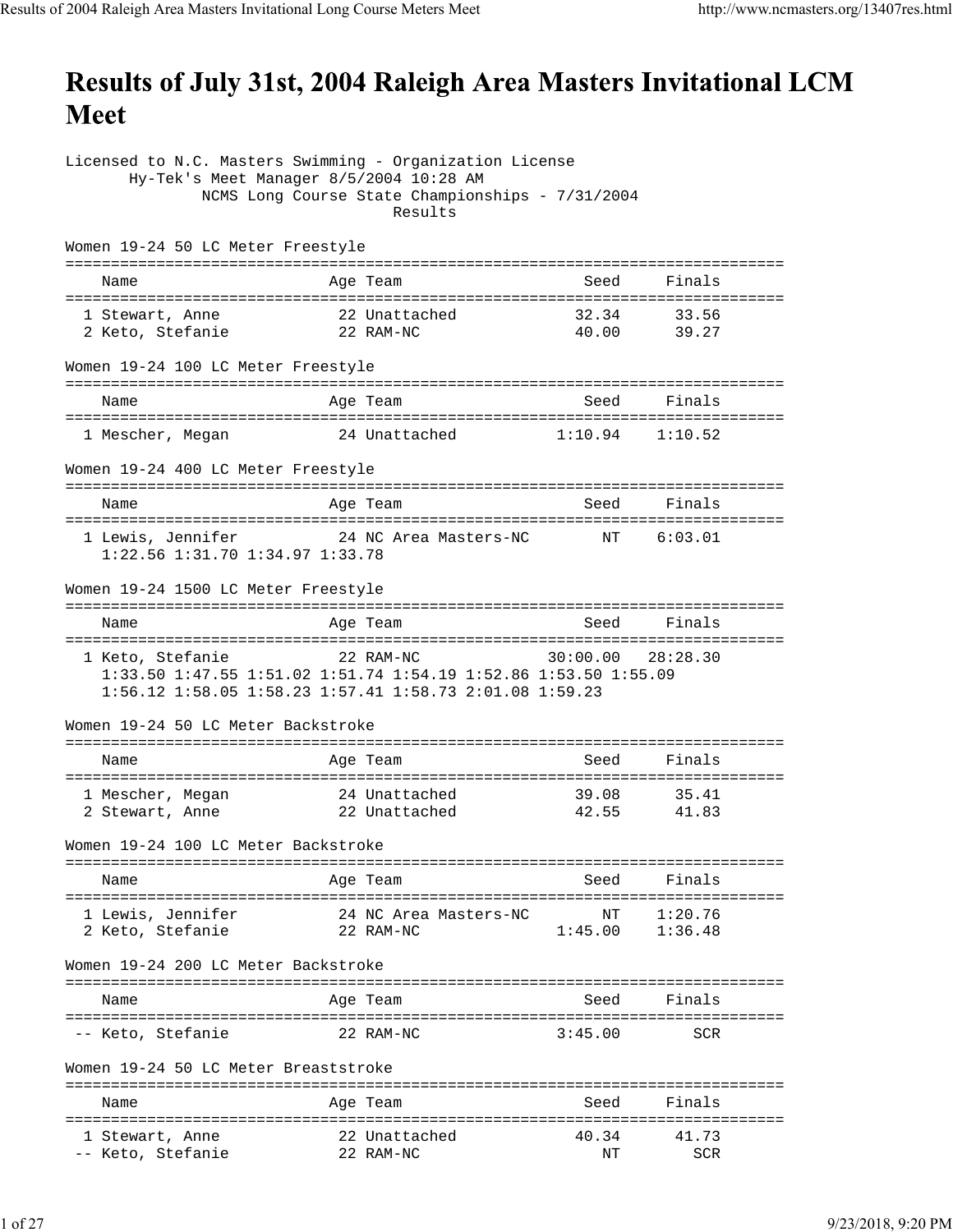| Women 19-24 100 LC Meter Breaststroke                      |                                         |                               |                           |
|------------------------------------------------------------|-----------------------------------------|-------------------------------|---------------------------|
| Name                                                       | Age Team                                | Seed                          | Finals                    |
| 1 Stewart, Anne                                            | 22 Unattached                           | 1:33.32                       | 1:31.41                   |
| Women 19-24 50 LC Meter Butterfly                          |                                         |                               |                           |
| Name                                                       | Age Team                                | Seed                          | Finals                    |
| 1 Mescher, Megan<br>2 Keto, Stefanie                       | 24 Unattached<br>22 RAM-NC              | 38.55<br>1:15.00              | 34.10<br>49.47            |
| Women 19-24 100 LC Meter Butterfly                         |                                         |                               |                           |
| Name                                                       | Age Team                                | Seed                          | Finals                    |
| 1 Lewis, Jennifer                                          | 24 NC Area Masters-NC                   | NΤ                            | 1:32.85                   |
| Women 19-24 200 LC Meter IM                                |                                         |                               |                           |
| Name                                                       | Age Team                                | Seed                          | Finals                    |
| 1 Lewis, Jennifer<br>1:25.35 1:43.86                       | 24 NC Area Masters-NC                   | NΤ                            | 3:09.21                   |
| Women 25-29 50 LC Meter Freestyle                          |                                         |                               |                           |
| Name                                                       | Age Team                                | Seed                          | Finals                    |
| 1 Stringer, Jennifer                                       | 28 RAM-NC                               | 30.00                         | 28.17                     |
| Women 25-29 100 LC Meter Freestyle                         |                                         |                               |                           |
| Name                                                       | Age Team                                | Seed                          | Finals                    |
| 1 Stringer, Jennifer<br>2 Amweg, Meri<br>-- Keto, Alexis   | 28 RAM-NC<br>25 Unattached<br>26 RAM-NC | 1:05.00<br>1:22.00<br>1:30.00 | 1:02.28<br>1:19.16<br>SCR |
| Women 25-29 200 LC Meter Freestyle                         |                                         |                               |                           |
| Name                                                       | Age Team                                | Seed                          | Finals                    |
| 1 Hall, Christy<br>$1:09.70$ $1:13.96$                     | 27 RAM-NC                               |                               | $2:30.00$ $2:23.66$       |
| Women 25-29 400 LC Meter Freestyle                         |                                         |                               |                           |
| Name                                                       | Age Team                                | Seed                          | Finals                    |
| 1 Hall, Christy<br>$1:10.93$ $1:15.38$ $1:15.13$ $1:15.73$ | 27 RAM-NC                               | 5:12.00                       | 4:57.17                   |
| -- Barella, Lisa                                           | 29 NC Masters-NC                        | 6:55.00                       | SCR                       |
| Women 25-29 50 LC Meter Breaststroke                       |                                         |                               |                           |
| Name                                                       | Age Team                                | Seed                          | Finals                    |
| 1 Keto, Alexis<br>2 Amweg, Meri                            | 26 RAM-NC<br>25 Unattached              | 45.00<br>45.00                | 43.61<br>45.79            |
|                                                            |                                         |                               |                           |

Women 25-29 100 LC Meter Breaststroke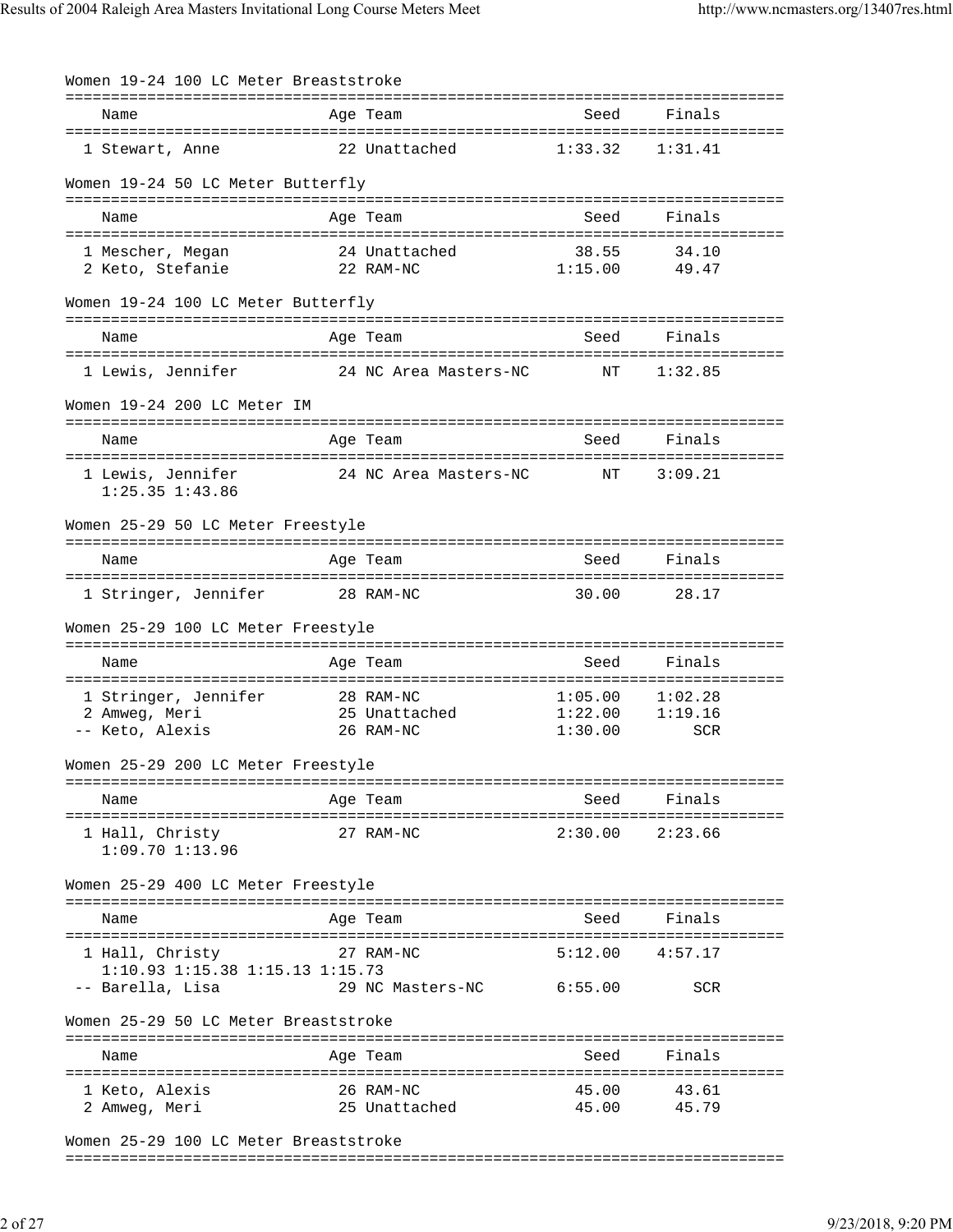Name Age Team Seed Finals =============================================================================== 1 Amweg, Meri 25 Unattached NT 1:41.79 Women 25-29 200 LC Meter Breaststroke =============================================================================== Name Age Team Seed Finals =============================================================================== 1 Hall, Christy 27 RAM-NC 3:20.00 3:06.08 1:30.41 1:35.67 2 Keto, Alexis 26 RAM-NC 3:40.00 3:29.98 1:41.58 1:48.40 -- Barella, Lisa 29 NC Masters-NC 3:25.00 SCR Women 25-29 50 LC Meter Butterfly =============================================================================== Name **Age Team** Age Team Seed Finals =============================================================================== 1 Keto, Alexis 26 RAM-NC 40.00 37.20 Women 25-29 200 LC Meter IM =============================================================================== Name **Age Team** Seed Finals =============================================================================== -- Barella, Lisa and 29 NC Masters-NC 3:35.00 SCR 3:31.56 Women 25-29 400 LC Meter IM =============================================================================== Name **Age Team** Age Team Seed Finals =============================================================================== -- Barella, Lisa 29 NC Masters-NC 7:25.00 SCR Women 30-34 50 LC Meter Freestyle =============================================================================== Age Team Seed Finals =============================================================================== 1 Braun, Erika 32 RAM-NC 2 Hall, Virginia 31 NC Area Masters-NC NT 33.51 Women 30-34 100 LC Meter Freestyle =============================================================================== Name and Age Team and Seed Finals =============================================================================== 1 Braun, Erika 32 RAM-NC 1:01.00 1:03.83 Women 30-34 200 LC Meter Freestyle =============================================================================== Name **Age Team** Seed Finals =============================================================================== 1 Hall, Virginia 31 NC Area Masters-NC NT 2:41.87 1:19.52 1:22.35 -- Inscore, Staci 32 RAM-NC 3:10.03 DQ Women 30-34 400 LC Meter Freestyle =============================================================================== Name Age Team Seed Finals =============================================================================== 1 Inscore, Staci 32 RAM-NC 5:31.03 5:33.18 1:20.56 1:24.62 1:25.22 1:22.78 2 Hall, Virginia 31 NC Area Masters-NC 6:00.00 5:51.42 1:25.79 1:29.45 1:29.84 1:26.34 Women 30-34 1500 LC Meter Freestyle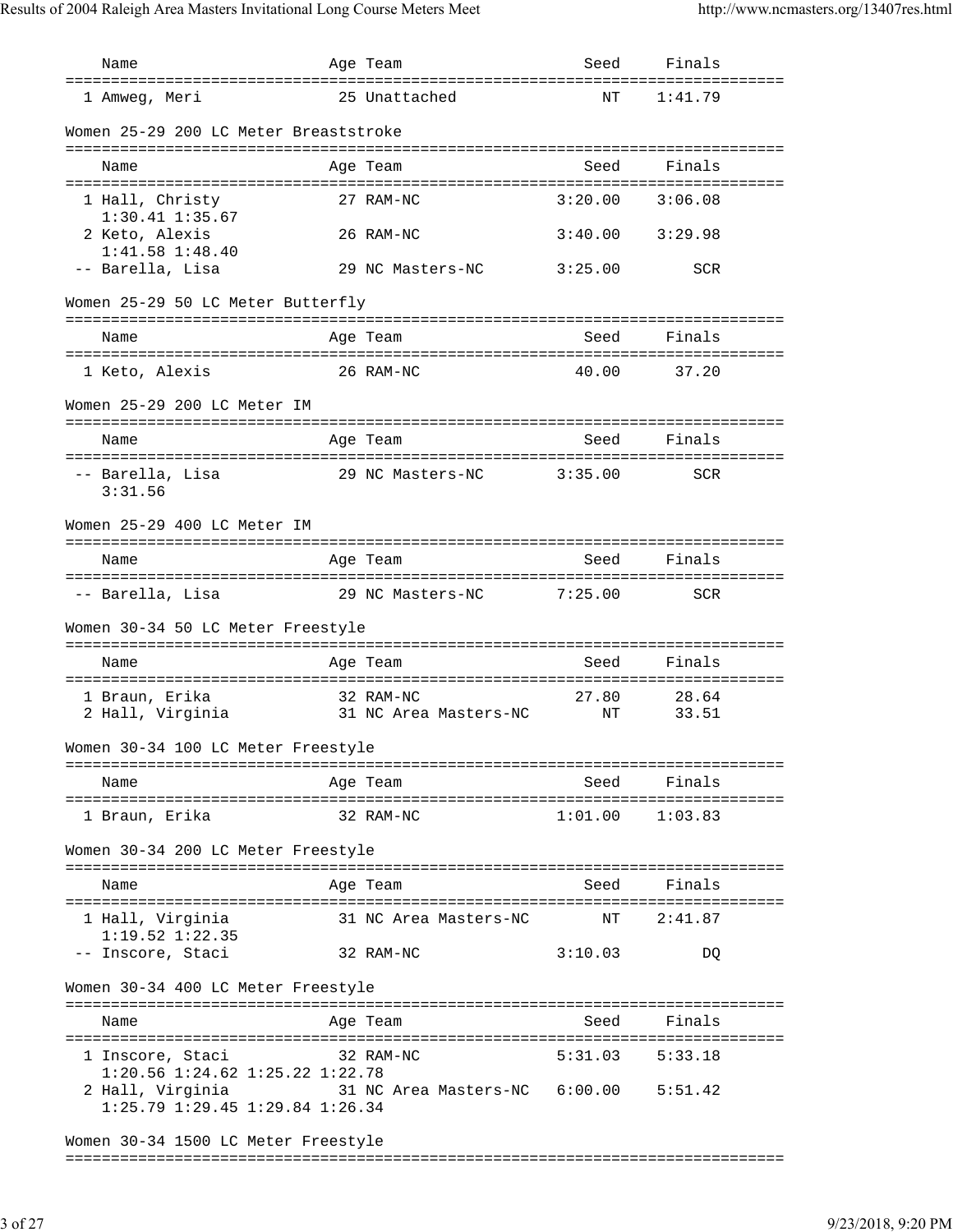| Name                                                                                                            | Age Team                                                                                                                                            | Seed                                         | Finals<br>--------                                 |  |
|-----------------------------------------------------------------------------------------------------------------|-----------------------------------------------------------------------------------------------------------------------------------------------------|----------------------------------------------|----------------------------------------------------|--|
| 1 Hall, Virginia                                                                                                | 31 NC Area Masters-NC<br>1:30.84 1:35.66 1:37.61 1:36.32 1:37.25 1:36.51 1:35.86 1:36.58<br>1:36.10 1:36.41 1:34.82 1:34.19 1:32.86 1:32.19 1:29.72 | NT                                           | 23:42.92                                           |  |
| Women 30-34 50 LC Meter Backstroke                                                                              |                                                                                                                                                     |                                              |                                                    |  |
| Name                                                                                                            | Age Team                                                                                                                                            | Seed                                         | Finals                                             |  |
| 1 Inscore, Staci                                                                                                | 32 RAM-NC                                                                                                                                           | 35.03                                        | 36.92                                              |  |
| Women 30-34 100 LC Meter Butterfly                                                                              |                                                                                                                                                     |                                              |                                                    |  |
| Name                                                                                                            | Age Team                                                                                                                                            |                                              | Seed Finals                                        |  |
| 1 Braun, Erika                                                                                                  | 32 RAM-NC                                                                                                                                           |                                              | $1:09.00$ $1:12.82$                                |  |
| Women 30-34 400 LC Meter IM                                                                                     |                                                                                                                                                     |                                              |                                                    |  |
| Name                                                                                                            | Age Team                                                                                                                                            | Seed Seed                                    | Finals                                             |  |
| 1 Inscore, Staci                                                                                                | 32 RAM-NC                                                                                                                                           |                                              | $6:00.03$ $5:56.23$                                |  |
| 1:22.86 1:31.75 1:44.70 1:16.92<br>2 DeMilia, Mary<br>1:35.45 1:40.61 1:51.10 1:33.51                           | 33 RAM-NC                                                                                                                                           |                                              | 6:30.00 6:40.67                                    |  |
| Women 35-39 50 LC Meter Freestyle                                                                               |                                                                                                                                                     |                                              |                                                    |  |
| Name                                                                                                            | Age Team                                                                                                                                            | Seed                                         | Finals                                             |  |
| 1 Smith, Jodi<br>2 Greene, Dana<br>3 Pekkala, Tracy<br>4 Solberg, Kristina<br>5 Kaminsky, Meg<br>6 Rancer, Lisa | 39 Burke/Unifour-NC<br>35 NC Masters-NC<br>38 Unattached<br>36 RAM-NC<br>35 That-NC<br>35 Unattached                                                | NT<br>NT<br>41.24<br>37.00<br>33.00<br>42.02 | 35.49<br>35.68<br>36.63<br>36.94<br>37.04<br>42.50 |  |
| Women 35-39 100 LC Meter Freestyle                                                                              |                                                                                                                                                     |                                              |                                                    |  |
| Name                                                                                                            | Age Team and Seed Finals                                                                                                                            |                                              |                                                    |  |
| 2 Kaminsky, Meg 35 That-NC                                                                                      | 1 Williams, Heidi 35 NC Area Masters-NC 1:09.00 1:07.48<br>3 Pekkala, Tracy 38 Unattached 1:35.23 1:29.43                                           |                                              | $1:25.15$ $1:22.31$                                |  |
| Women 35-39 200 LC Meter Freestyle                                                                              |                                                                                                                                                     |                                              |                                                    |  |
| Name                                                                                                            | Age Team                                                                                                                                            | Seed                                         | Finals                                             |  |
| $1:10.12$ $1:13.52$                                                                                             | 1 Williams, Heidi 35 NC Area Masters-NC 2:27.00 2:23.64                                                                                             |                                              |                                                    |  |
| Women 35-39 400 LC Meter Freestyle                                                                              |                                                                                                                                                     |                                              |                                                    |  |
| Name                                                                                                            | Age Team                                                                                                                                            |                                              | Seed Finals                                        |  |
|                                                                                                                 | 1 Williams, Heidi 35 NC Area Masters-NC 5:00.00 5:02.40                                                                                             |                                              |                                                    |  |
| 1:11.54 1:16.90 1:17.54 1:16.42                                                                                 |                                                                                                                                                     |                                              | $6:30.00$ $6:17.06$                                |  |
| 1:30.05 1:35.61 1:35.90 1:35.50<br>3 Kaminsky, Meg 35 That-NC<br>1:33.18 1:37.65 1:37.79 1:33.45                |                                                                                                                                                     |                                              | NT 6:22.07                                         |  |

Women 35-39 1500 LC Meter Freestyle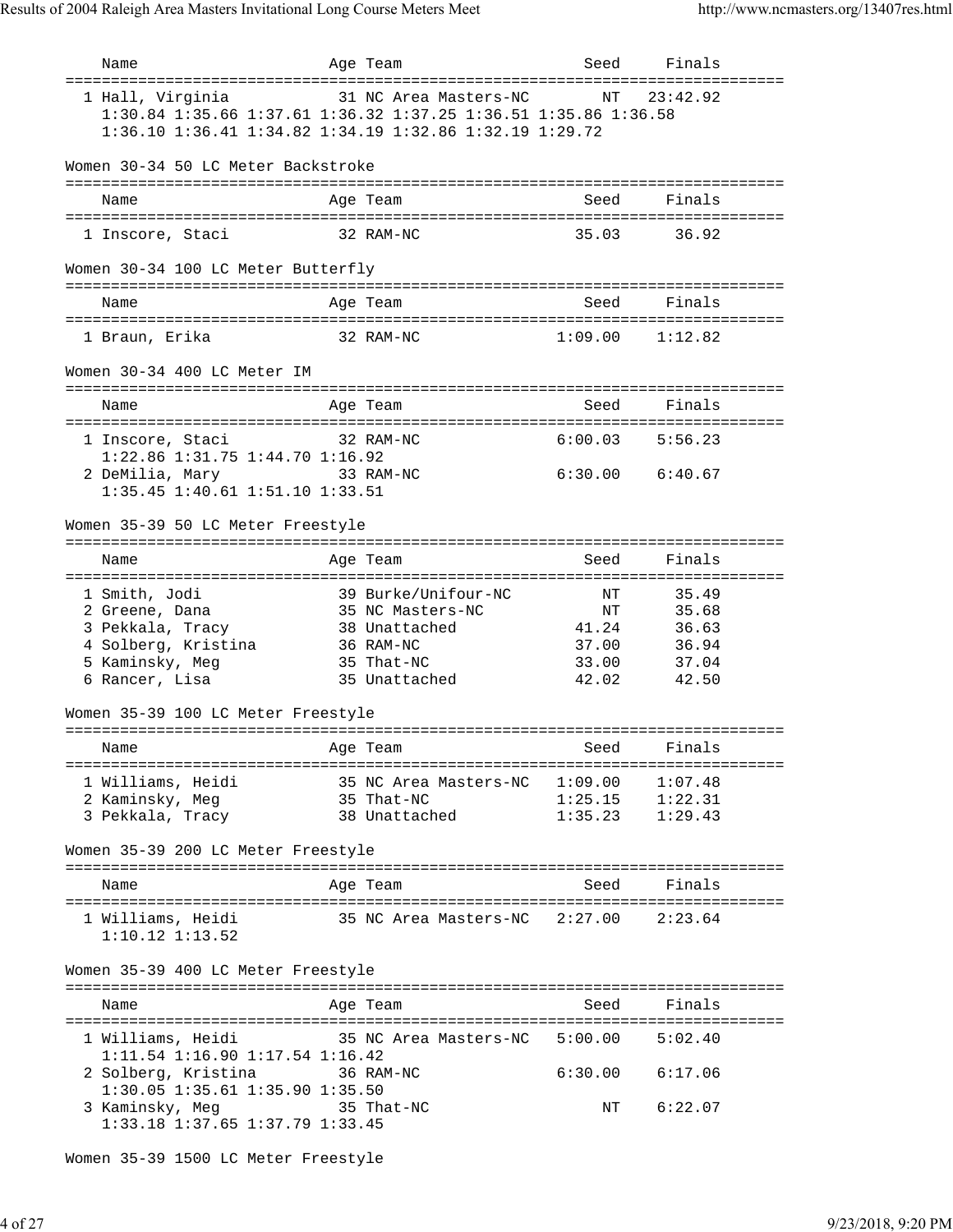=============================================================================== Name Age Team Seed Finals =============================================================================== 1 Williams, Heidi 35 NC Area Masters-NC 19:55.00 20:11.08 1:16.49 1:20.48 1:21.04 1:21.37 1:21.39 1:21.26 1:21.04 1:21.39 1:21.66 1:21.95 1:21.52 1:21.21 1:21.00 1:20.56 1:18.72 2 Solberg, Kristina 36 RAM-NC 28:00.00 25:23.37 1:29.16 1:38.01 1:40.03 1:41.99 1:42.02 1:42.32 1:42.87 1:43.99 1:44.45 1:42.86 1:45.01 1:44.14 1:45.83 1:41.95 1:38.74 Women 35-39 50 LC Meter Backstroke =============================================================================== Name **Age Team** Age Team Seed Finals =============================================================================== 1 Smith, Jodi 39 Burke/Unifour-NC NT 42.49 Women 35-39 100 LC Meter Backstroke =============================================================================== Name **Age Team** Age Team Seed Finals =============================================================================== -- Smith, Jodi 39 Burke/Unifour-NC NT DQ Women 35-39 50 LC Meter Breaststroke =============================================================================== Name **Age Team** Age Team Seed Finals =============================================================================== 1 Greene, Dana 35 NC Masters-NC NT 49.87 2 Rancer, Lisa 35 Unattached 50.96 50.94 3 Pekkala, Tracy 38 Unattached 49.99 53.38 Women 35-39 100 LC Meter Breaststroke =============================================================================== Name Age Team Seed Finals =============================================================================== 1 Lindross, Pam 38 That-NC NT 1:31.27 Women 35-39 50 LC Meter Butterfly =============================================================================== Name and Age Team and Seed Finals =============================================================================== 1 Smith, Jodi 39 Burke/Unifour-NC NT 39.93 2 Solberg, Kristina 36 RAM-NC NT 42.43 Women 35-39 100 LC Meter Butterfly =============================================================================== Name **Age Team** Age Team Seed Finals =============================================================================== 1 Lindross, Pam 38 That-NC NT 1:16.50 Women 35-39 200 LC Meter IM =============================================================================== Name Age Team Seed Finals =============================================================================== 1 Lindross, Pam 38 That-NC NT 2:57.87 1:24.46 1:33.41 2 Smith, Jodi 39 Burke/Unifour-NC NT 3:43.15 1:41.93 2:01.22 Women 40-44 50 LC Meter Freestyle =============================================================================== Name **Age Team** Age Team Seed Finals =============================================================================== 1 Rogers, Christina 40 Greensboro YMCA-NC 32.55 32.88 2 Beadle, Allison 40 RAM-NC 35.80 34.96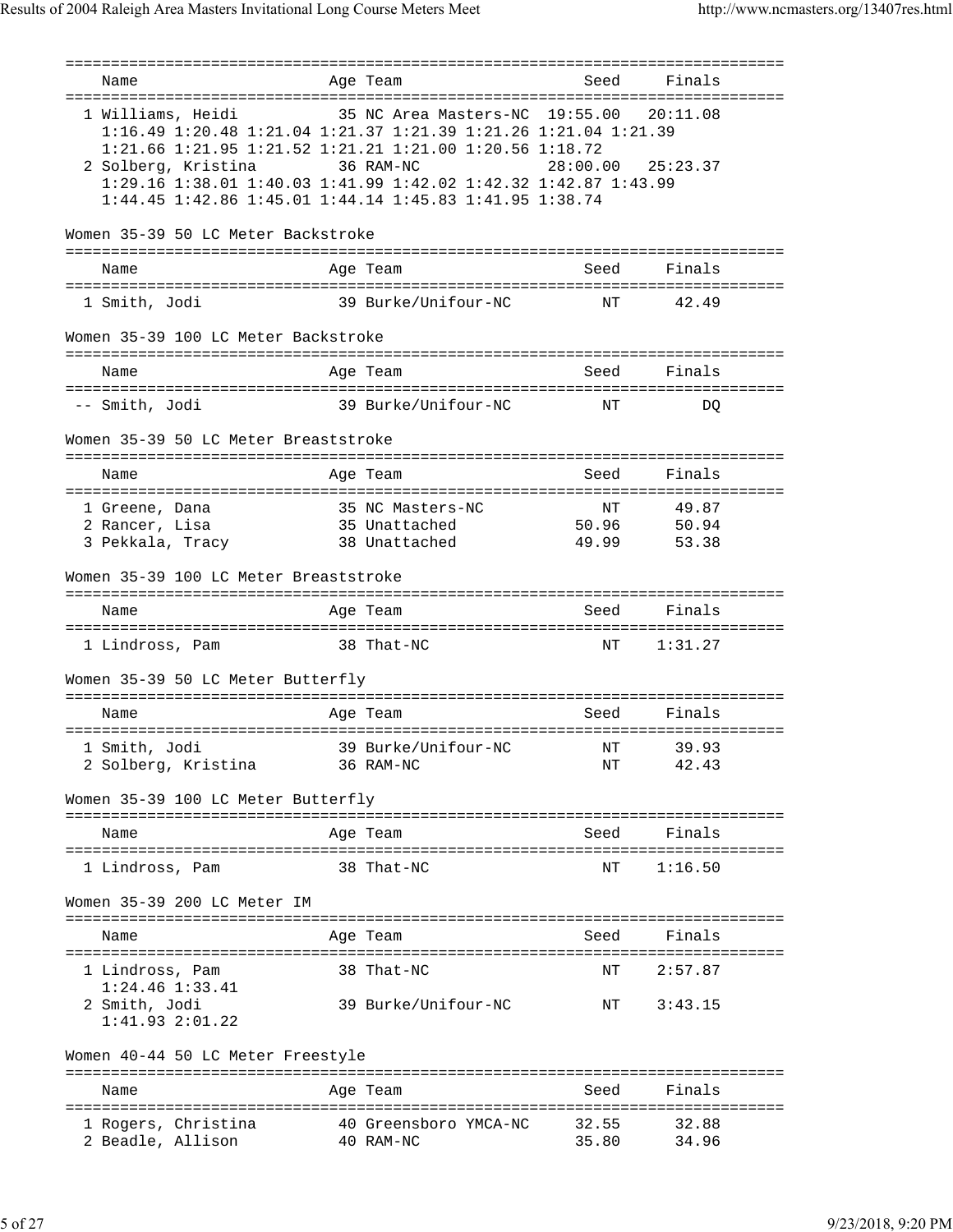Women 40-44 100 LC Meter Freestyle =============================================================================== Name **Age Team** Seed Finals =============================================================================== 1 Rogers, Christina 40 Greensboro YMCA-NC 1:12.75 1:12.87 2 Beadle, Allison 40 RAM-NC 1:24.50 1:19.77 Women 40-44 200 LC Meter Freestyle =============================================================================== Name Age Team Seed Finals =============================================================================== 1 Rogers, Christina 40 Greensboro YMCA-NC 2:34.42 2:40.59 1:17.19 1:23.40 44 Mecklenburg-NC 2:55.00 SCR Women 40-44 400 LC Meter Freestyle =============================================================================== Name **Age Team** Age Team Seed Finals =============================================================================== 1 Rogers, Christina 40 Greensboro YMCA-NC 5:33.75 5:29.98 1:19.71 4:10.27 -- Woodard, Alis 44 Mecklenburg-NC 6:05.00 SCR Women 40-44 1500 LC Meter Freestyle =============================================================================== Name **Age Team** Age Team Seed Finals =============================================================================== -- Woodard, Alis 44 Mecklenburg-NC 25:10.00 SCR Women 40-44 50 LC Meter Breaststroke =============================================================================== Name Age Team Seed Finals =============================================================================== 1 Beadle, Allison 40 RAM-NC 43.00 41.57 Women 40-44 100 LC Meter Breaststroke =============================================================================== Name **Age Team** Age Team Seed Finals =============================================================================== 1 Beadle, Allison 40 RAM-NC 1:35.00 1:31.52 2 Rogers, Christina 40 Greensboro YMCA-NC 1:40.67 1:42.17 Women 40-44 200 LC Meter IM =============================================================================== Name **Age Team** Age Team Seed Finals =============================================================================== 1 Beadle, Allison 40 RAM-NC 3:07.50 3:03.85 1:28.58 1:35.27 Women 40-44 400 LC Meter IM =============================================================================== Name Age Team Seed Finals =============================================================================== -- Woodard, Alis 44 Mecklenburg-NC NT SCR Women 45-49 50 LC Meter Freestyle =============================================================================== Name Age Team Seed Finals =============================================================================== 1 Rohner, Patricia 45 NC Masters-NC 32.50 33.47 2 Springer, Margie 45 RAM-NC 35.00 35.38 Women 45-49 100 LC Meter Freestyle =============================================================================== Name **Age Team** Age Team Seed Finals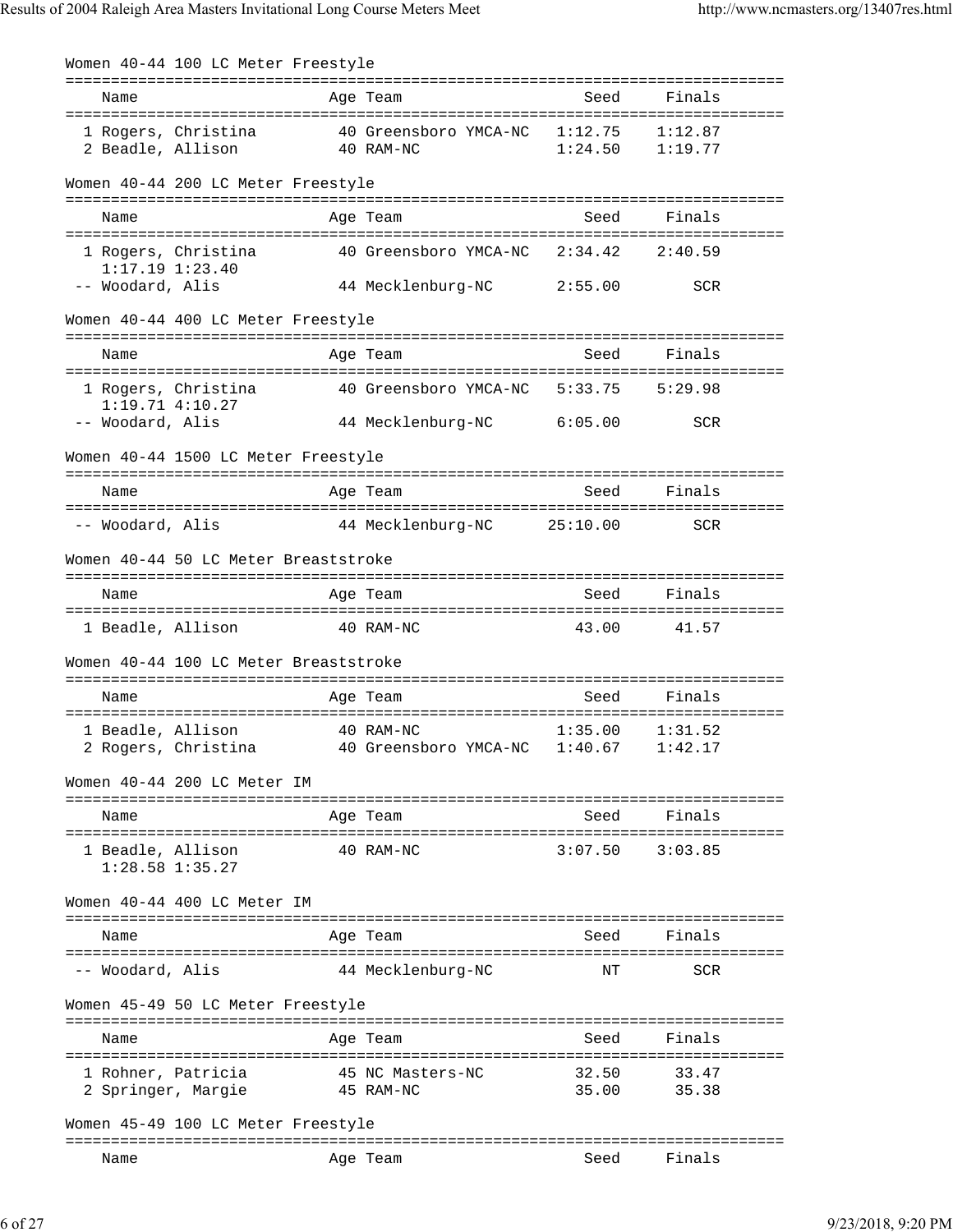=============================================================================== 1 Springer, Margie 45 RAM-NC Women 45-49 200 LC Meter Freestyle =============================================================================== Name **Age Team** Age Team Seed Finals =============================================================================== -- Springer, Margie 45 RAM-NC 2:45.00 DQ Women 45-49 400 LC Meter Freestyle =============================================================================== Name **Age Team** Age Team Seed Finals =============================================================================== 1 Rohner, Patricia 45 NC Masters-NC 5:45.00 5:29.17 1:20.81 1:24.12 1:23.66 1:20.58 2 Stott, Kim 45 RAM-NC 6:15.00 6:04.55 1:26.31 1:32.72 1:33.75 1:31.77 Women 45-49 1500 LC Meter Freestyle =============================================================================== Name **Age Team** Age Team Seed Finals =============================================================================== 1 Rohner, Patricia 45 NC Masters-NC 23:30.00 22:44.85 1:23.15 1:29.26 1:29.45 1:30.65 1:29.55 1:31.02 1:31.00 1:33.40 1:32.37 1:33.08 1:32.40 1:32.57 1:32.83 1:33.34 1:30.78 Women 45-49 100 LC Meter Backstroke =============================================================================== Name **Age Team** Age Team Seed Finals =============================================================================== 1 Stott, Kim 45 RAM-NC 1:30.00 1:28.56 Women 45-49 200 LC Meter Backstroke =============================================================================== Name Age Team Seed Finals =============================================================================== 1 Stott, Kim 45 RAM-NC 3:09.00 3:08.05 1:33.85 1:34.20 Women 45-49 50 LC Meter Breaststroke =============================================================================== Name Age Team Seed Finals =============================================================================== -- Springer, Margie 45 RAM-NC 46.00 SCR Women 45-49 200 LC Meter IM =============================================================================== Name Age Team Seed Finals =============================================================================== 1 Springer, Margie 45 RAM-NC 3:20.00 3:13.91 1:34.91 1:39.00 Women 50-54 100 LC Meter Freestyle =============================================================================== Name **Age Team** Age Team Seed Finals =============================================================================== 1 Amick, Beverly 50 RAM-NC 1:16.50 1:14.41 2 Rogers, Jennie 52 Asheville Master-NC 1:28.00 1:26.95 Women 50-54 200 LC Meter Freestyle =============================================================================== Name **Age Team** Age Team Seed Finals =============================================================================== 1 Amick, Beverly 50 RAM-NC 2:42.90 2:44.58 2 Rogers, Jennie 52 Asheville Master-NC 3:13.00 3:10.09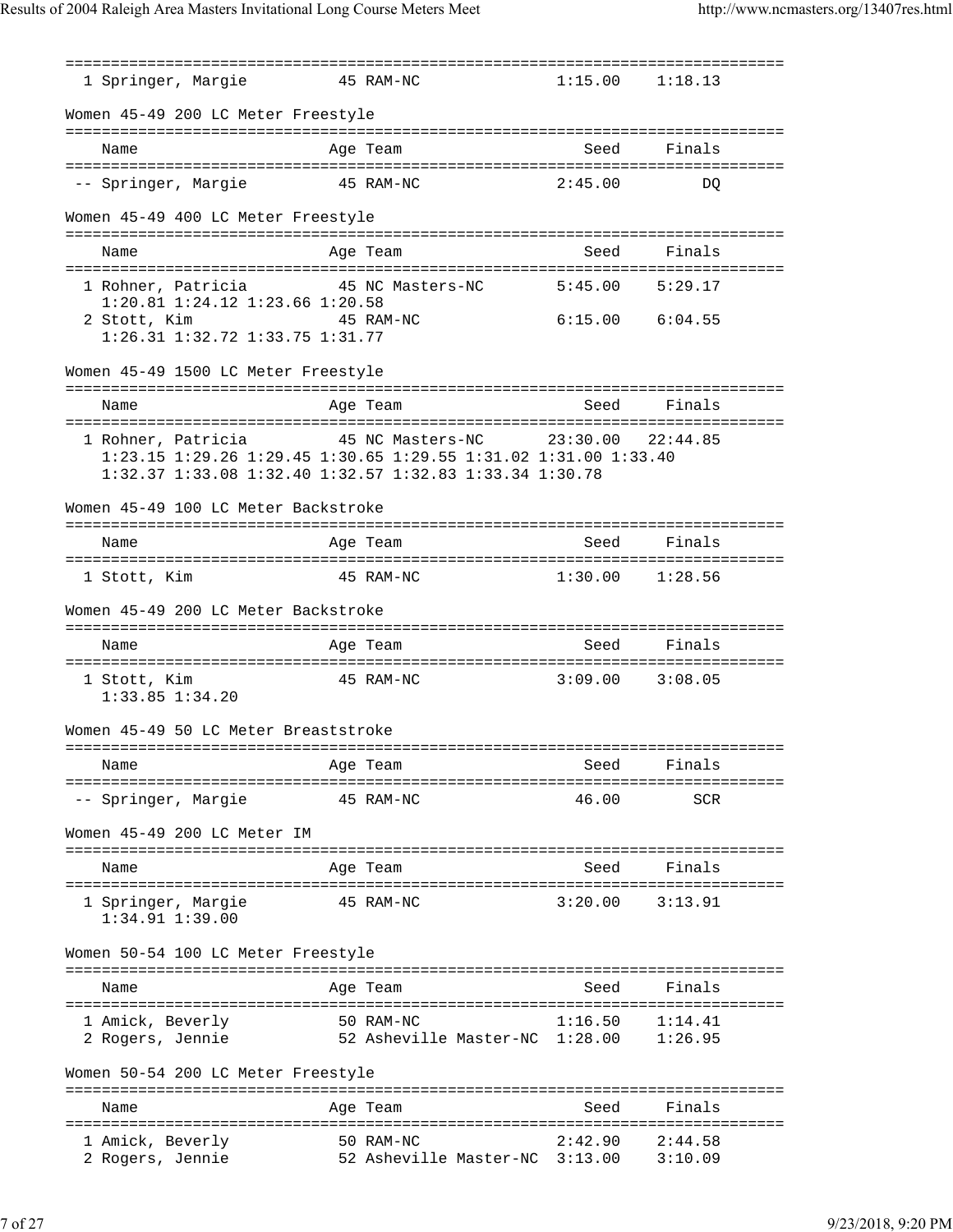1:32.10 1:37.99

Women 50-54 1500 LC Meter Freestyle =============================================================================== Name **Age Team** Age Team Seed Finals =============================================================================== 1 Bunting, Elizabeth 54 RAM-NC 30:00.00 26:36.55 1:41.12 1:44.08 1:45.54 1:45.14 1:46.02 1:46.98 1:49.34 1:48.68 1:48.74 1:47.41 1:46.56 1:47.90 1:47.67 1:47.96 1:43.41 -- Amick, Beverly 50 RAM-NC 26:00.00 SCR Women 50-54 50 LC Meter Backstroke =============================================================================== Name **Age Team** Age Team Seed Finals =============================================================================== 1 Rogers, Jennie 52 Asheville Master-NC 46.00 46.34 Women 50-54 100 LC Meter Backstroke =============================================================================== Name Age Team Seed Finals =============================================================================== 1 Amick, Beverly 50 RAM-NC 1:35.00 1:30.73 Women 50-54 200 LC Meter Backstroke =============================================================================== Name Age Team Seed Finals =============================================================================== 1 Amick, Beverly 50 RAM-NC 3:20.00 3:12.10 1:35.11 1:36.99 Women 50-54 50 LC Meter Breaststroke =============================================================================== Name Age Team Seed Finals =============================================================================== 1 Rogers, Jennie 52 Asheville Master-NC 51.00 51.77 Women 55-59 50 LC Meter Freestyle =============================================================================== Name **Age Team** Age Team Seed Finals =============================================================================== 1 Cox, Pearl 55 Virginia Masters-VA 42.00 42.28 Women 55-59 100 LC Meter Freestyle =============================================================================== Name **Age Team** Seed Finals =============================================================================== 1 Mitchell, Jeannie 58 Asheville Master-NC 1:24.43 1:22.65 Women 55-59 400 LC Meter Freestyle =============================================================================== Name Age Team Seed Finals =============================================================================== 1 Cox, Pearl 55 Virginia Masters-VA 6:50.00 6:47.45 1:40.25 1:44.84 1:43.92 1:38.44 Women 55-59 1500 LC Meter Freestyle =============================================================================== Name Age Team Seed Finals =============================================================================== 1 Mitchell, Jeannie 58 Asheville Master-NC 26:02.31 25:49.17 1:34.13 1:41.53 1:42.96 1:43.24 1:43.46 1:43.63 1:44.30 1:44.65 1:44.24 1:44.68 1:44.57 1:44.93 1:45.54 1:45.14 1:42.17 Women 55-59 100 LC Meter Backstroke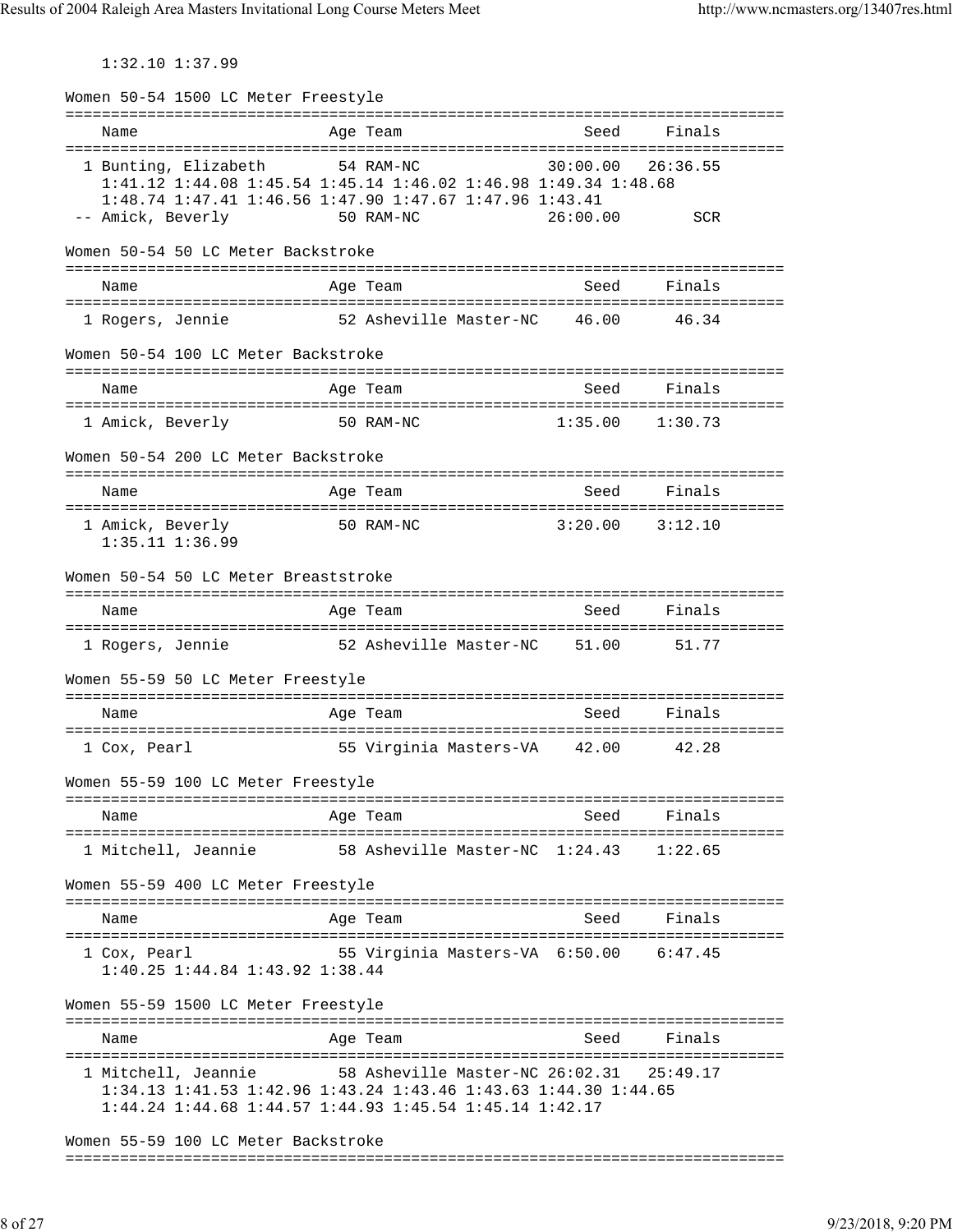Name Age Team Seed Finals =============================================================================== 1 Mitchell, Jeannie 58 Asheville Master-NC 1:30.81 1:32.05 Women 55-59 50 LC Meter Breaststroke =============================================================================== Name Age Team Seed Finals =============================================================================== 1 van Meeteren, Greta 57 Twin Rivers-NC 53.50 54.89 Women 55-59 100 LC Meter Breaststroke =============================================================================== Name **Age Team** Age Team Seed Finals =============================================================================== 1 van Meeteren, Greta 57 Twin Rivers-NC 1:55.00 1:58.51 2 Cox, Pearl 55 Virginia Masters-VA 2:00.00 2:04.19 Women 55-59 200 LC Meter Breaststroke =============================================================================== Name Age Team Seed Finals =============================================================================== 1 van Meeteren, Greta 57 Twin Rivers-NC 4:12.00 4:10.64 1:59.99 2:10.65 2 Cox, Pearl 55 Virginia Masters-VA 4:25.00 4:25.41 2:10.10 2:15.31<br>-- Mitchell, Jeannie 58 Asheville Master-NC NT DQ Women 55-59 100 LC Meter Butterfly =============================================================================== Name Age Team Seed Finals =============================================================================== 1 Mitchell, Jeannie 58 Asheville Master-NC 1:47.68 1:46.36 Women 55-59 200 LC Meter IM =============================================================================== Name **Age Team** Age Team Seed Finals =============================================================================== 1 Mitchell, Jeannie 58 Asheville Master-NC 3:33.43 3:28.66 1:38.76 1:49.90 Women 60-64 100 LC Meter Freestyle =============================================================================== Name **Age Team** Seed Finals =============================================================================== 1 Durrant, Betsy 63 Virginia Masters-VA 1:30.00 1:32.92 Women 60-64 400 LC Meter Freestyle =============================================================================== Name **Age Team** Seed Finals =============================================================================== -- Martin, Judy 62 Virginia Masters-VA 7:40.00 DQ 1:50.23 46.79 1:09.35 53.22 Women 60-64 100 LC Meter Backstroke =============================================================================== Name Age Team Seed Finals =============================================================================== 1 Martin, Judy 62 Virginia Masters-VA 1:50.16 1:56.03 -- Durrant, Betsy 63 Virginia Masters-VA 1:45.00 DQ Women 60-64 50 LC Meter Breaststroke =============================================================================== Name and Age Team and Seed Finals =============================================================================== 1 Durrant, Betsy 63 Virginia Masters-VA 48.00 50.60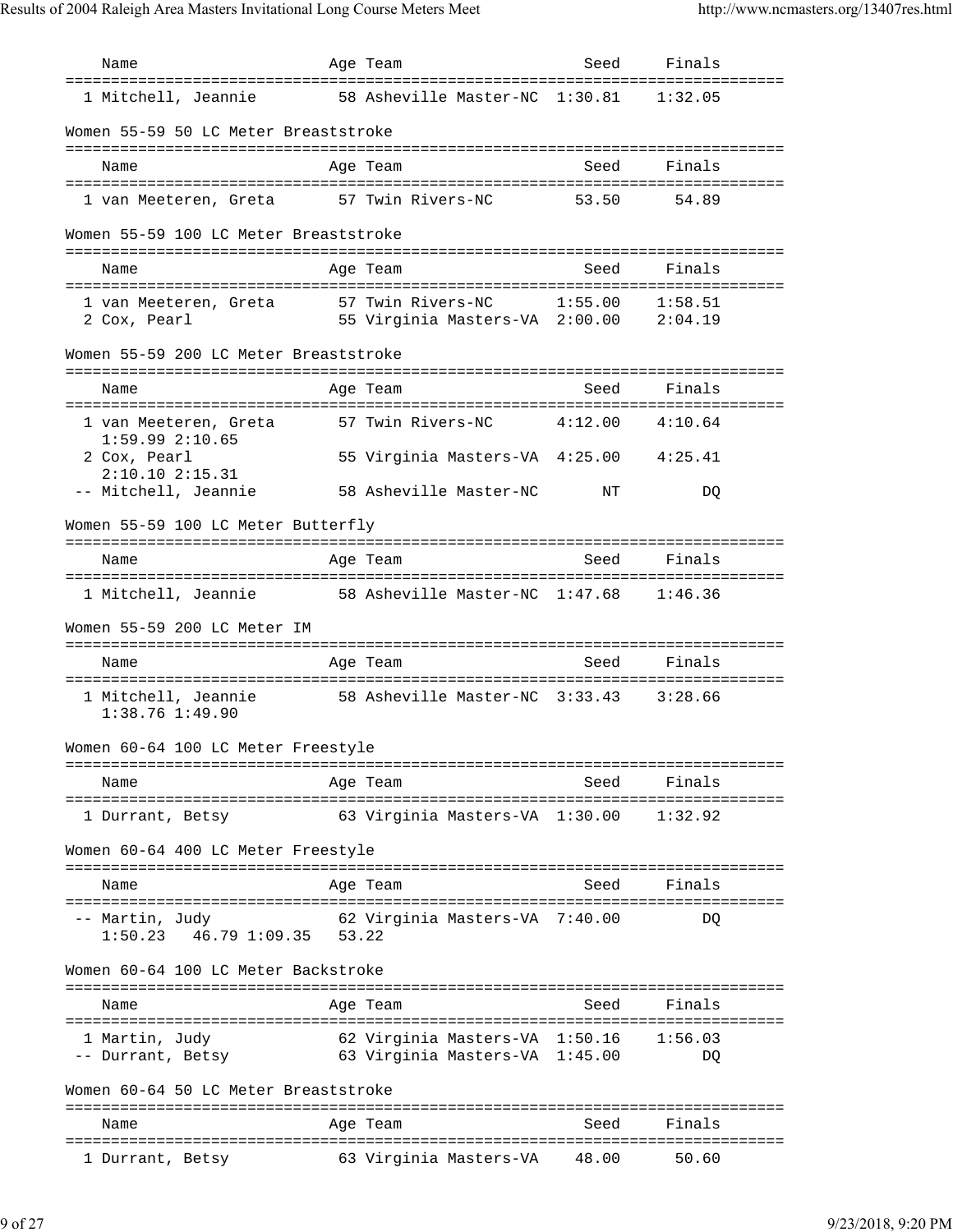2 Martin, Judy 62 Virginia Masters-VA 51.60 54.43 Women 60-64 100 LC Meter Breaststroke =============================================================================== Name **Age Team** Age Team Seed Finals =============================================================================== -- Martin, Judy 62 Virginia Masters-VA 2:01.00 DQ Women 60-64 200 LC Meter Breaststroke =============================================================================== Name Age Team Seed Finals =============================================================================== 1 Martin, Judy 62 Virginia Masters-VA 4:28.00 4:27.23 2:11.68 2:15.55 Women 60-64 50 LC Meter Butterfly =============================================================================== Name **Age Team** Age Team Seed Finals =============================================================================== 1 Durrant, Betsy 63 Virginia Masters-VA 52.00 53.99 Women 65-69 50 LC Meter Freestyle =============================================================================== Name **Age Team** Age Team Seed Finals =============================================================================== 1 Jones, Alice 66 RAM-NC 53.29 47.80 Women 65-69 100 LC Meter Freestyle =============================================================================== Name Age Team Seed Finals =============================================================================== 1 Walker, Laura 67 Virginia Masters-VA 1:42.00 1:33.35 Women 65-69 400 LC Meter Freestyle =============================================================================== Age Team Seed Finals =============================================================================== 1 Stroupe, Dawn 66 RAM-NC 8:25.00 8:31.02 1:59.38 2:12.63 2:11.90 2:07.11 Women 65-69 50 LC Meter Backstroke =============================================================================== Name **Age Team** Seed Finals =============================================================================== 1 Walker, Laura 67 Virginia Masters-VA 56.00 53.00 Women 65-69 100 LC Meter Backstroke =============================================================================== Name **Age Team** Age Team Seed Finals =============================================================================== 1 Walker, Laura 67 Virginia Masters-VA 1:56.00 1:55.17 Women 65-69 50 LC Meter Breaststroke =============================================================================== Name Age Team Seed Finals =============================================================================== 1 Jones, Alice 66 RAM-NC 1:03.20 57.06 2 Stroupe, Dawn 66 RAM-NC 59.50 59.77<br>3 Walker, Laura 67 Virginia Masters-VA 1:00.00 1:00.08 67 Virginia Masters-VA 1:00.00 1:00.08 Women 65-69 100 LC Meter Breaststroke =============================================================================== Name and a settlement of Age Team =============================================================================== 1 Stroupe, Dawn 66 RAM-NC 1:59.90 2:06.11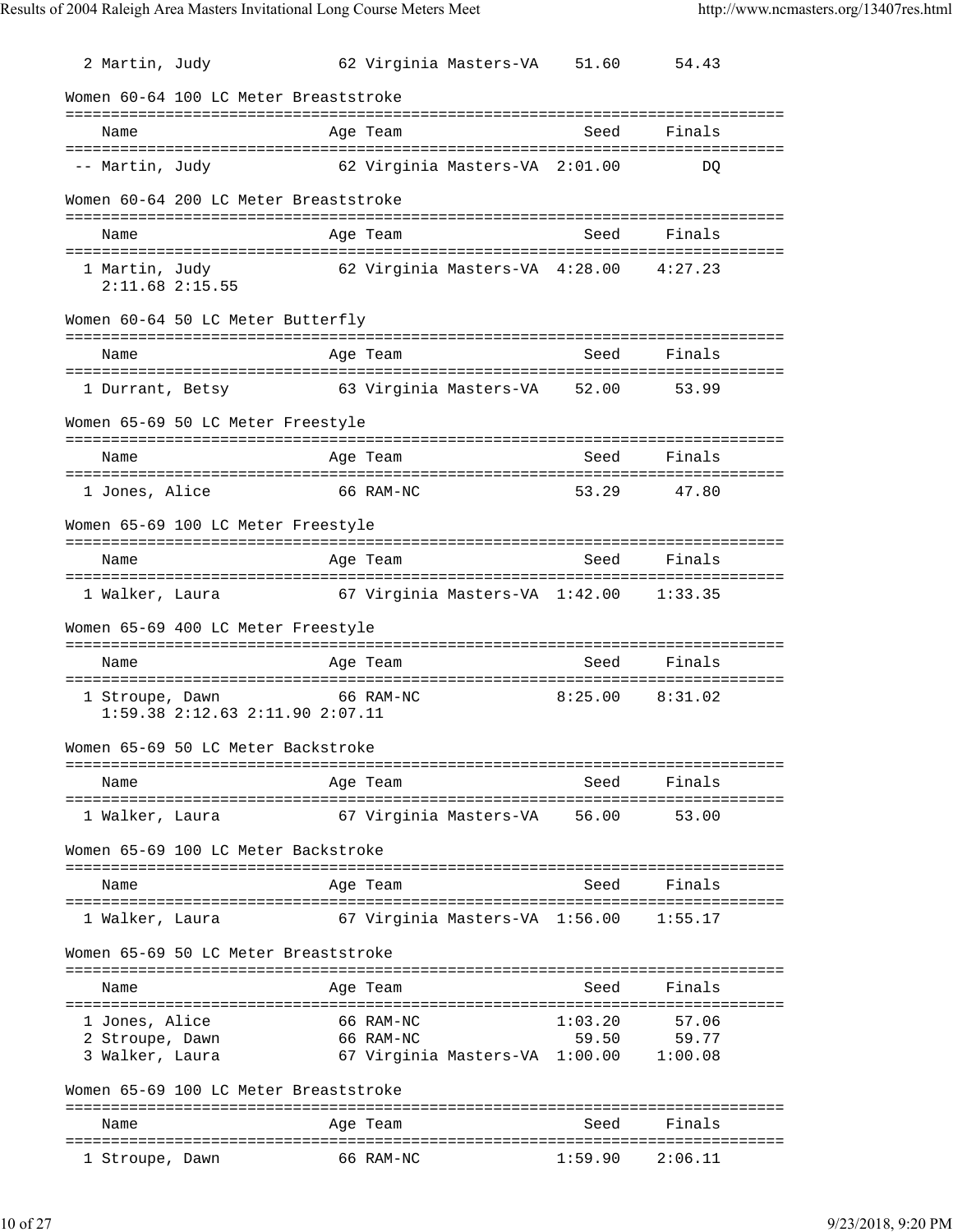| 2 Jones, Alice                         | 66 RAM-NC                            | $2:16.50$ $2:08.58$ |             |
|----------------------------------------|--------------------------------------|---------------------|-------------|
| Women 65-69 200 LC Meter Breaststroke  |                                      |                     |             |
| Name                                   | Age Team                             | Seed                | Finals      |
|                                        |                                      |                     |             |
| 1 Stroupe, Dawn<br>$2:06.71$ $2:16.07$ | 66 RAM-NC                            | 4:28.00             | 4:22.78     |
| 2 Jones, Alice<br>$2:11.27$ $2:25.69$  | 66 RAM-NC                            | $4:51.80$ $4:36.96$ |             |
| Women 65-69 50 LC Meter Butterfly      |                                      |                     |             |
| Name                                   | Age Team                             | Seed                | Finals      |
| 1 Jones, Alice                         | 66 RAM-NC                            | 1:03.20             | 57.78       |
| Women 70-74 50 LC Meter Backstroke     |                                      |                     |             |
| Name                                   | Age Team                             | Seed                | Finals      |
|                                        |                                      |                     |             |
| 1 Stoll, Mary                          | 71 NC Masters-NC                     | 55.00               | 52.26       |
| Women 70-74 100 LC Meter Backstroke    |                                      |                     |             |
| Name                                   | Age Team                             | Seed                | Finals      |
|                                        |                                      |                     |             |
| 1 Stoll, Mary                          | 71 NC Masters-NC                     | 1:58.00             | 1:59.00     |
| Women 70-74 200 LC Meter Backstroke    |                                      |                     |             |
| Name                                   | Age Team                             | Seed                | Finals      |
|                                        |                                      |                     |             |
|                                        |                                      |                     |             |
| 1 Stoll, Mary<br>$2:06.37$ $2:20.11$   | 71 NC Masters-NC $4:20.00$ $4:26.48$ |                     |             |
| Men 19-24 50 LC Meter Freestyle        |                                      |                     |             |
| Name                                   | Age Team                             | Seed                | Finals      |
|                                        |                                      |                     |             |
|                                        |                                      |                     |             |
| Men 19-24 100 LC Meter Freestyle       |                                      |                     |             |
| Name                                   | Age Team                             |                     | Seed Finals |
| 1 Olmstead, Matt                       | 22 Unattached                        | 58.59               | 59.77       |
|                                        |                                      |                     |             |
| Men 19-24 50 LC Meter Breaststroke     |                                      |                     |             |
| Name                                   | Age Team                             | Seed                | Finals      |
| 1 Olmstead, Matt                       | 22 Unattached                        | 40.34               | 39.74       |
| Men 19-24 50 LC Meter Butterfly        |                                      |                     |             |
| Name                                   | Age Team                             |                     | Seed Finals |
| 1 Olmstead, Matt                       | 22 Unattached                        | 31.00               | 31.96       |
| Men 19-24 400 LC Meter IM              |                                      |                     |             |
| Name                                   | Age Team                             | Seed                | Finals      |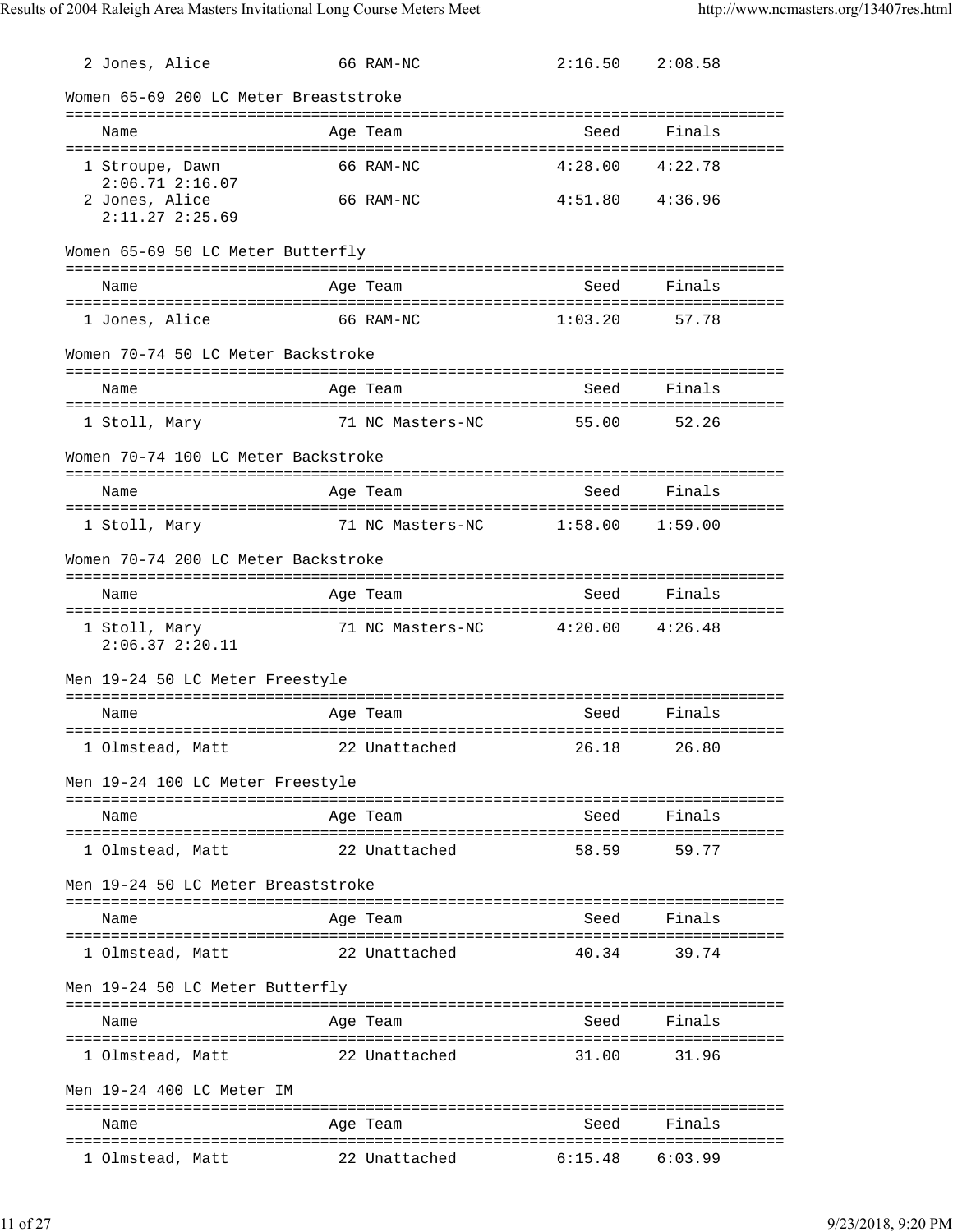1:13.20 1:34.80 1:47.89 1:28.10

| Men 25-29 50 LC Meter Freestyle                                 |                         |             |                                            |  |
|-----------------------------------------------------------------|-------------------------|-------------|--------------------------------------------|--|
| Name                                                            | Age Team                | Seed        | Finals                                     |  |
| 1 Stringer, Sean                                                | 28 RAM-NC               | 30.00       | 27.02                                      |  |
| 2 Luithle, Frank                                                | 25 Unattached           | 32.44       | 28.13                                      |  |
| 3 Murphy, Jimmy                                                 | 29 Durham Area-NC 29.78 |             | 28.95                                      |  |
| 4 Porco, Filippo                                                | 27 That-NC              | 29.58       | 29.24                                      |  |
| Men 25-29 100 LC Meter Freestyle                                |                         |             |                                            |  |
| Name                                                            | Age Team                | Seed        | Finals                                     |  |
| 1 Stringer, Sean                                                | 28 RAM-NC               | 1:05.00     | 1:00.15                                    |  |
| 2 Luithle, Frank                                                | 25 Unattached           |             |                                            |  |
| 2 Luithle, Frank<br>3 Murphy, Jimmy                             | 29 Durham Area-NC       |             | $1:09.87$ $1:04.16$<br>$1:10.69$ $1:06.24$ |  |
| 4 Sevick, Chris                                                 | 29 That-NC              | 1:07.37     | 1:07.59                                    |  |
| Men 25-29 1500 LC Meter Freestyle                               |                         |             |                                            |  |
| Name                                                            | Age Team                | Seed        | Finals                                     |  |
| 1 Porco, Filippo 27 That-NC                                     |                         | 23:00.00    | 22:50.56                                   |  |
| 1:21.91 1:29.37 1:31.44 1:31.62 1:32.08 1:31.66 1:32.27 1:33.25 |                         |             |                                            |  |
| 1:32.93 1:33.08 1:32.65 1:34.23 1:33.89 1:32.33 1:27.85         |                         |             |                                            |  |
| Men 25-29 50 LC Meter Backstroke                                |                         |             |                                            |  |
| Name                                                            | Age Team                | Seed        | Finals                                     |  |
|                                                                 |                         |             |                                            |  |
| 1 Browning, Joseph 29 That-NC<br>2 Luithle, Frank               | 25 Unattached           | NT<br>38.10 | 38.68<br>39.53                             |  |
|                                                                 |                         |             |                                            |  |
| Men 25-29 100 LC Meter Backstroke                               |                         |             |                                            |  |
| Name                                                            | Age Team                | Seed        | Finals                                     |  |
| 1 Sevick, Chris                                                 | 29 That-NC              |             | $1:14.77$ $1:17.05$                        |  |
|                                                                 |                         |             |                                            |  |
| Men 25-29 200 LC Meter Backstroke                               |                         |             |                                            |  |
| Name                                                            | Age Team                | Seed        | Finals                                     |  |
| -- Desorbo, Todd                                                | 27 Unattached           | 2:23.73     | DQ                                         |  |
|                                                                 |                         |             |                                            |  |
| Men 25-29 50 LC Meter Breaststroke                              |                         |             |                                            |  |
| Name                                                            | Age Team                | Seed        | Finals                                     |  |
| 1 Porco, Filippo                                                | 27 That-NC              | 39.39       | 37.11                                      |  |
| 2 Murphy, Jimmy                                                 | 29 Durham Area-NC       | 39.07       | 37.89                                      |  |
|                                                                 |                         |             |                                            |  |
| Men 25-29 100 LC Meter Breaststroke                             |                         |             |                                            |  |
| Name                                                            | Age Team                | Seed        | Finals                                     |  |
|                                                                 |                         |             |                                            |  |
| 1 Porco, Filippo                                                | 27 That-NC              | 1:28.00     | 1:27.02                                    |  |
| Men 25-29 200 LC Meter Breaststroke                             |                         |             |                                            |  |
| Name                                                            | Age Team                | Seed        | Finals                                     |  |
|                                                                 | --------------          |             | ===============================            |  |
| 1 Porco, Filippo                                                | 27 That-NC              | 3:12.58     | 3:07.65                                    |  |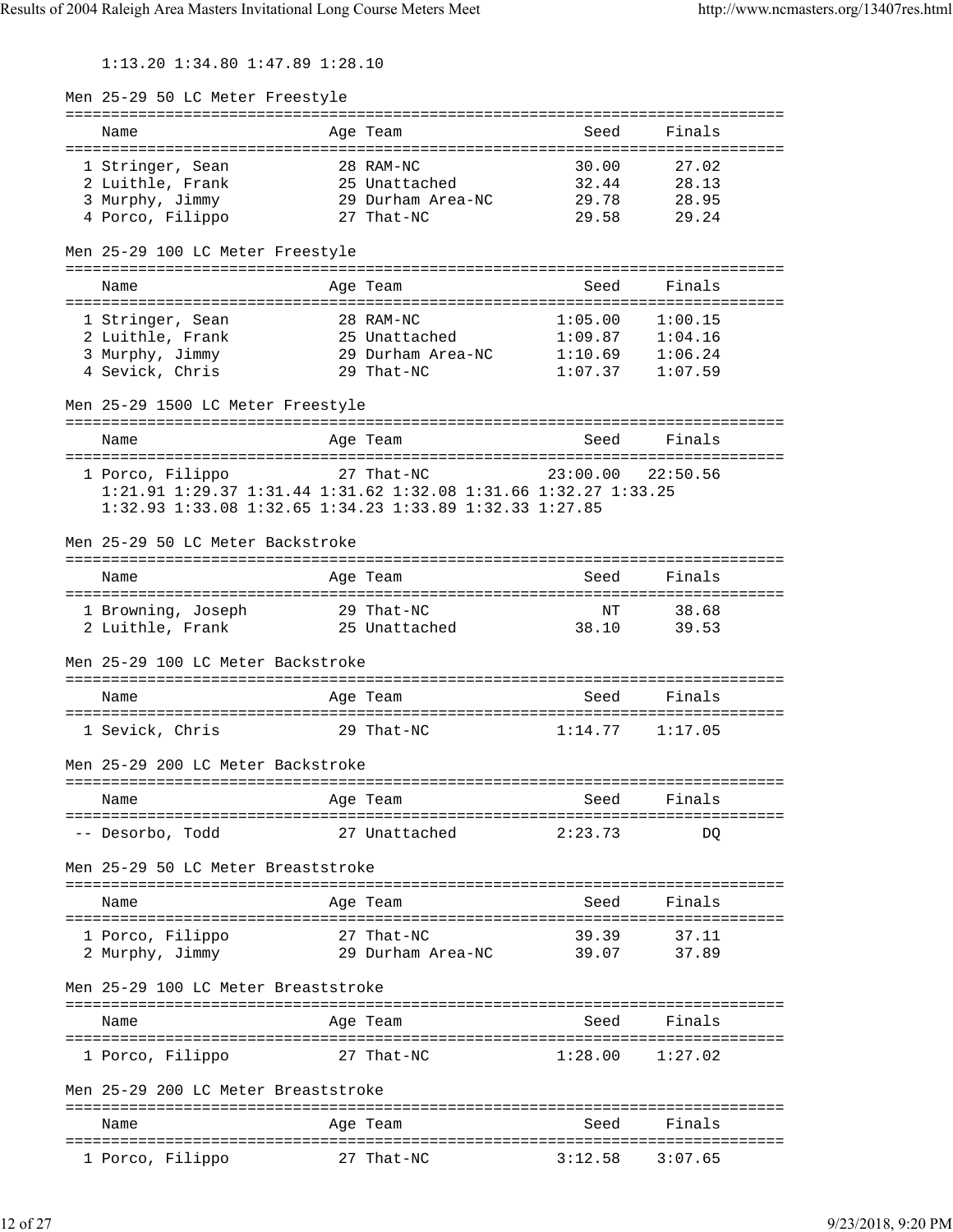1:30.07 1:37.58

| Men 25-29 50 LC Meter Butterfly  |                                |             |                |
|----------------------------------|--------------------------------|-------------|----------------|
|                                  | Age Team                       | =========== |                |
| Name                             |                                | Seed        | Finals         |
| 1 Medendorp, Mark                | 27 Triad Masters-NC            | 30.71       | 29.26          |
| 2 Luithle, Frank                 | 25 Unattached                  | 43.22       | 31.14          |
| 3 Murphy, Jimmy                  | 29 Durham Area-NC              | 32.10       | 31.98          |
| 4 Browning, Joseph               | 29 That-NC                     | NΤ          | 33.34          |
|                                  |                                |             |                |
| Men 25-29 100 LC Meter Butterfly |                                |             |                |
|                                  |                                |             |                |
| Name                             | Age Team                       | Seed        | Finals         |
|                                  |                                |             |                |
| 1 Medendorp, Mark                | 27 Triad Masters-NC            | 1:09.93     | 1:04.29        |
| 2 Sevick, Chris                  | 29 That-NC                     | 1:10.49     | 1:12.93        |
| 3 Browning, Joseph               | 29 That-NC                     | NΤ          | 1:16.60        |
|                                  |                                |             |                |
| Men 25-29 200 LC Meter Butterfly |                                |             |                |
|                                  |                                |             |                |
| Name                             | Age Team                       | Seed        | Finals         |
|                                  |                                |             |                |
| 1 Desorbo, Todd                  | 27 Unattached                  | 2:25.50     | 2:17.33        |
| $1:03.73$ $1:13.60$              |                                |             |                |
| 2 Medendorp, Mark                | 27 Triad Masters-NC            | 2:47.00     | 2:30.77        |
| $1:05.64$ $1:25.13$              |                                |             |                |
| 3 Browning, Joseph               | 29 That-NC                     | NΤ          | 3:00.34        |
| $1:17.28$ $1:43.06$              |                                |             |                |
|                                  |                                |             |                |
| Men 25-29 200 LC Meter IM        |                                |             |                |
|                                  |                                |             |                |
| Name                             | Age Team                       | Seed        | Finals         |
|                                  |                                |             |                |
| 1 Murphy, Jimmy                  | 29 Durham Area-NC              | 2:45.90     | 2:43.67        |
| $1:15.57$ $1:28.10$              |                                |             |                |
| 2 Browning, Joseph               | 29 That-NC                     | NΤ          | 2:56.78        |
| $1:18.95$ $1:37.83$              |                                |             |                |
|                                  |                                |             |                |
| Men 30-34 50 LC Meter Freestyle  |                                |             |                |
|                                  |                                |             |                |
| Name                             | Age Team                       | Seed        | Finals         |
|                                  |                                |             |                |
| 1 Ortiz, Carlos                  | 31 RAM-NC                      | ΝT          | 27.99          |
| 2 Lohr, Joe                      | 30 RAM-NC                      | 30.00       | 28.81          |
| 3 Parr, Derek                    | 30 NC Masters-NC               | ΝT          | 30.38          |
| 4 Kaminski, Jon                  | 32 Unattached                  | 35.06       | 33.23          |
| 5 Suero, Elias                   | 34 Morehead Masters-NC         | 35.23       | 35.57          |
|                                  |                                |             |                |
| Men 30-34 100 LC Meter Freestyle |                                |             |                |
|                                  |                                |             |                |
| Name                             | Age Team                       | Seed        | Finals         |
|                                  |                                |             |                |
| 1 Ortiz, Carlos                  | 31 RAM-NC                      | NΤ          | 1:02.58        |
| 2 Lohr, Joe                      | 30 RAM-NC                      | 1:10.00     | 1:06.12        |
| 3 Kaminski, Jon                  | 32 Unattached                  | 1:27.52     | 1:15.67        |
| 4 Suero, Elias                   | 34 Morehead Masters-NC 1:23.27 |             | 1:19.88        |
|                                  |                                |             |                |
| Men 30-34 200 LC Meter Freestyle |                                |             |                |
|                                  |                                |             | ============== |
| Name                             | Age Team                       | Seed        | Finals         |
|                                  |                                |             |                |
| 1 Crankshaw, Erik                | 32 That-NC                     | 2:15.69     | 2:14.75        |
| $1:06.42$ $1:08.33$              |                                |             |                |
| -- Suero, Elias                  | 34 Morehead Masters-NC 3:12.31 |             | DQ             |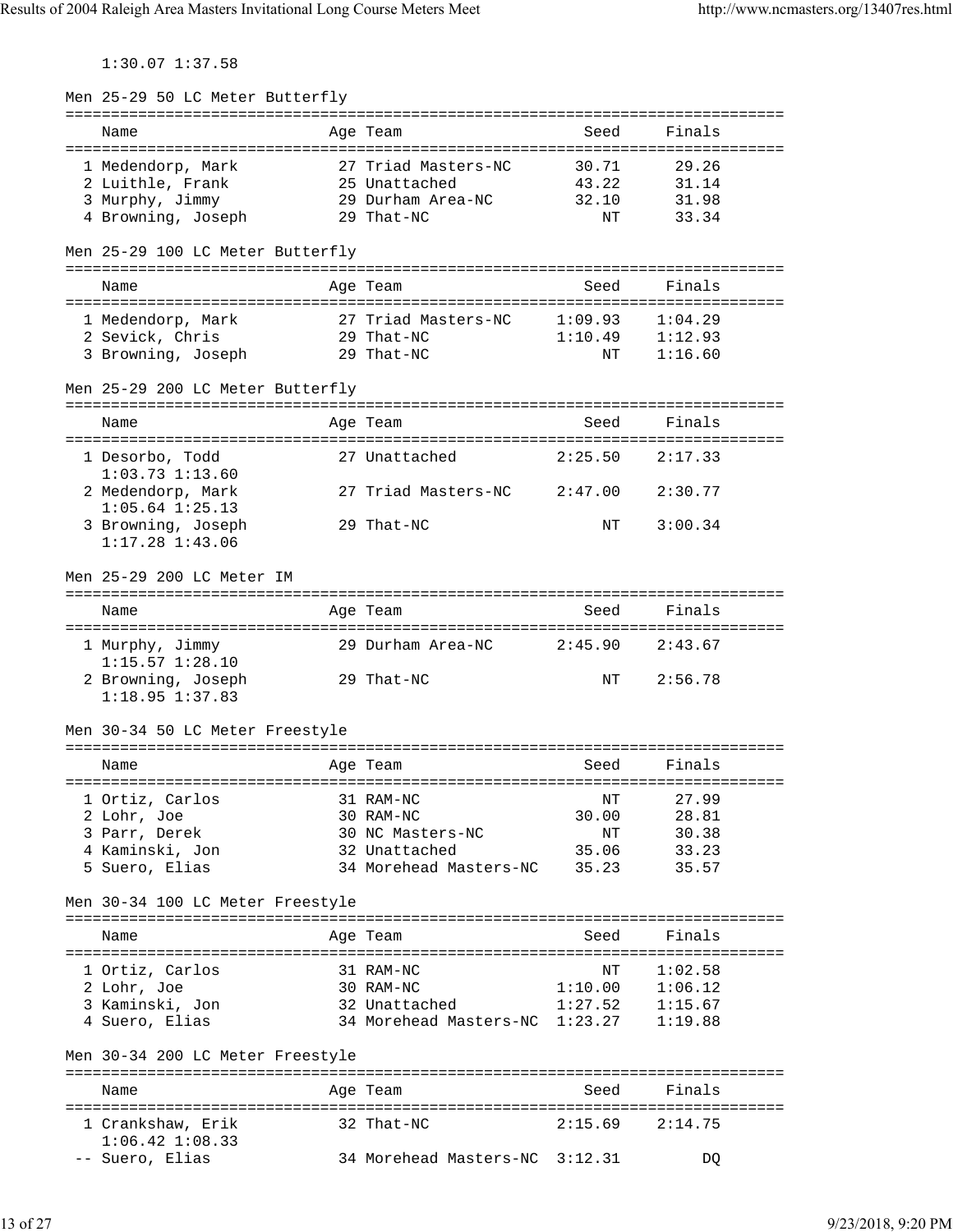Men 30-34 400 LC Meter Freestyle =============================================================================== Name and Age Team Seed Finals =============================================================================== 1 Crankshaw, Erik 32 That-NC 4:59.59 4:50.20 1:10.92 1:16.40 1:12.88 1:10.00 2 Su, Billy 30 RAM-NC 5:20.99 5:16.41 1:15.16 1:19.70 1:21.21 1:20.34 34 Morehead Masters-NC NT 6:53.14 1:23.35 1:45.29 1:55.67 1:48.83 Men 30-34 1500 LC Meter Freestyle =============================================================================== Name **Age Team** Age Team Seed Finals =============================================================================== 1 Crankshaw, Erik 32 That-NC 20:01.19 19:27.57 1:12.14 1:17.78 1:18.14 1:18.11 1:18.75 1:18.10 1:17.29 1:17.18 1:22.37 1:14.83 1:22.26 1:15.41 1:21.82 1:17.11 1:16.28 2 Parr, Derek 30 NC Masters-NC NT 25:09.88 1:27.16 1:36.24 1:40.20 1:40.20 1:42.54 1:41.86 1:42.62 1:41.66 1:45.16 1:43.42 1:43.86 1:45.08 1:44.69 1:43.50 1:31.69 3 Kaminski, Jon 32 Unattached NT 27:35.07 1:26.61 1:43.22 1:48.37 1:49.83 1:52.06 1:51.98 1:50.64 1:50.81 1:53.73 1:54.16 1:53.87 1:52.07 1:54.39 1:56.25 1:57.08 Men 30-34 50 LC Meter Backstroke =============================================================================== Name **Age Team** Seed Finals =============================================================================== 1 Ortiz, Carlos 31 RAM-NC NT 34.48 Men 30-34 50 LC Meter Breaststroke =============================================================================== Name Age Team Seed Finals =============================================================================== 1 Parr, Derek 30 NC Masters-NC 1 NT 35.45<br>2 Lohr, Joe 30 RAM-NC 40.00 38.81 2 Lohr, Joe 30 RAM-NC 40.00 38.81 3 Kaminski, Jon 32 Unattached Men 30-34 100 LC Meter Breaststroke =============================================================================== Name and Age Team Seed Finals =============================================================================== 1 Aber, Daniel 31 RAM-NC 1:18.00 1:20.76 2 Su, Billy 30 RAM-NC 1:30.99 1:33.81 3 Kaminski, Jon 32 Unattached 1:42.37 1:38.35 -- Lohr, Joe 30 RAM-NC 1:30.00 DQ Men 30-34 200 LC Meter Breaststroke =============================================================================== Name Age Team Seed Finals =============================================================================== 1 Aber, Daniel 31 RAM-NC 2:48.00 2:55.37 1:26.88 1:28.49 -- Parr, Derek 30 NC Masters-NC NT DQ 1:26.59 1:41.72 Men 30-34 50 LC Meter Butterfly =============================================================================== Age Team Seed Finals =============================================================================== 1 Ortiz, Carlos 31 RAM-NC NT 29.36 2 Parr, Derek 30 NC Masters-NC NT 35.22 3 Suero, Elias 34 Morehead Masters-NC 43.61 44.72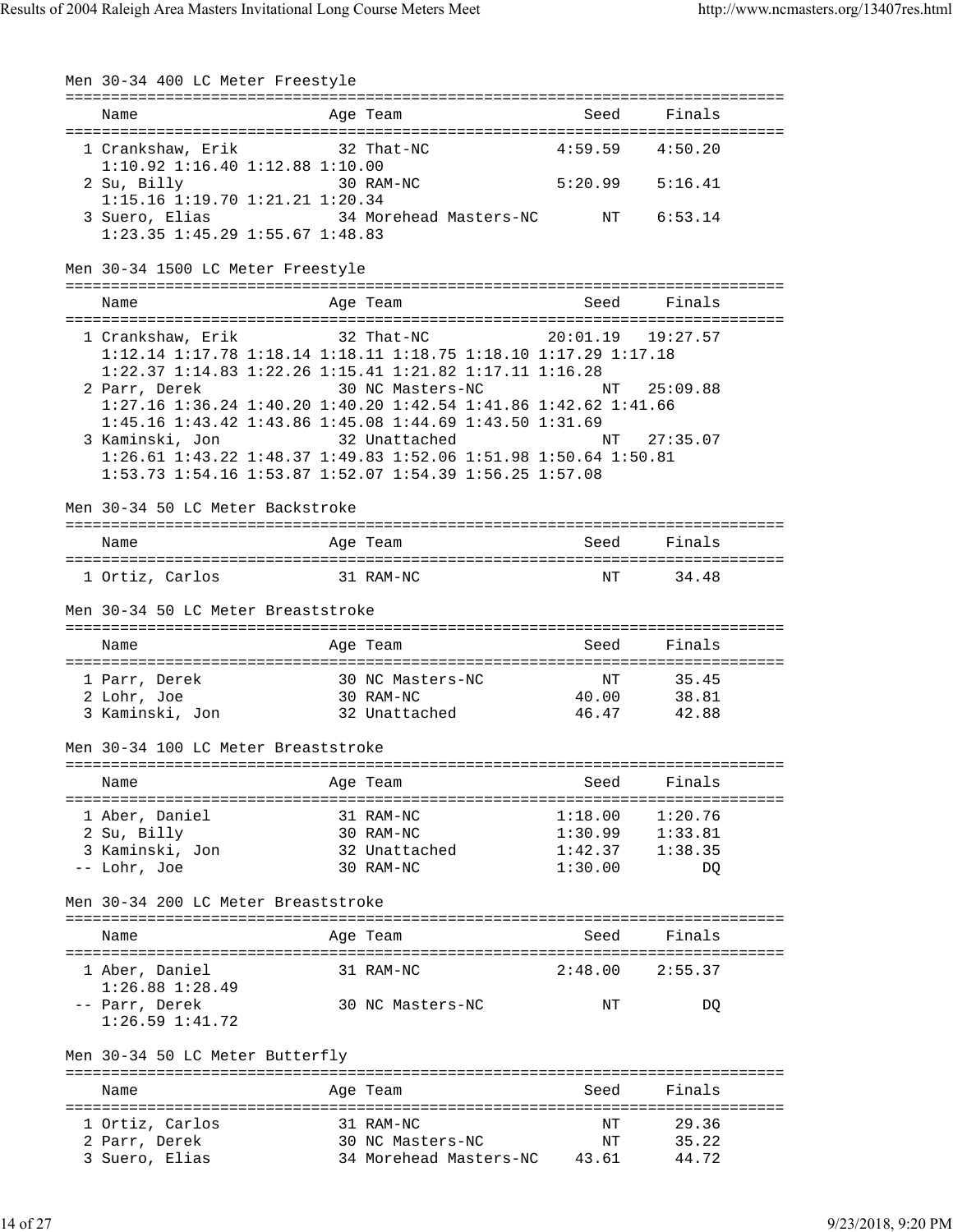| Men 30-34 100 LC Meter Butterfly                               |                                |                          |                     |
|----------------------------------------------------------------|--------------------------------|--------------------------|---------------------|
| Name                                                           | Age Team                       | Seed                     | Finals              |
|                                                                |                                |                          |                     |
| 1 Ortiz, Carlos                                                | 31 RAM-NC                      | 1:20.00                  | 1:04.91             |
| Men 30-34 200 LC Meter IM                                      |                                |                          |                     |
|                                                                |                                |                          |                     |
| Name                                                           | Age Team                       | Seed                     | Finals              |
| 1 Crankshaw, Erik<br>$1:11.48$ $1:17.18$                       | 32 That-NC                     | 2:30.09                  | 2:28.66             |
| 2 Aber, Daniel<br>$1:26.05$ $1:25.32$                          | 31 RAM-NC                      | $2:35.00$ $2:51.37$      |                     |
| Men 30-34 400 LC Meter IM                                      |                                |                          |                     |
| Name                                                           | Age Team                       | Seed                     | Finals              |
| 1 Crankshaw, Erik<br>1:12.13 1:24.73 1:35.22 1:12.95           | 32 That-NC                     | 5:35.39                  | 5:25.03             |
| 2 Su, Billy                                                    | 30 RAM-NC                      |                          | $6:40.99$ $6:02.84$ |
| 1:16.70 1:41.59 1:47.74 1:16.81<br>31 RAM-NC<br>3 Aber, Daniel |                                |                          | $6:00.00$ $6:09.61$ |
| 1:32.41 1:39.68 1:33.48 1:24.04                                |                                |                          |                     |
| Men 35-39 50 LC Meter Freestyle                                |                                |                          |                     |
| Name                                                           | Age Team                       | Seed                     | Finals              |
| 1 Duff, Mark                                                   | 39 RAM-NC                      | ΝT                       | 31.59               |
| 2 George, Dan                                                  | 38 That-NC                     | ΝT                       | 31.81               |
| Men 35-39 100 LC Meter Freestyle                               |                                |                          |                     |
| Name                                                           | Age Team                       | Seed                     | Finals              |
| 1 George, Dan                                                  | 38 That-NC                     | ΝT                       | 1:12.46             |
| 2 Angier, Michael 37 Unattached 1:40.00                        |                                |                          | 1:17.48             |
| Men 35-39 200 LC Meter Freestyle                               |                                |                          |                     |
| Name                                                           | Age Team                       | Seed                     | Finals              |
|                                                                |                                | :======================= | ==========          |
| 1 Angier, Michael<br>$1:22.87$ $1:31.30$                       | 37 Unattached                  | 3:25.00                  | 2:54.17             |
| Men 35-39 400 LC Meter Freestyle                               |                                |                          |                     |
| Name                                                           | Age Team                       | Seed                     | Finals              |
| 1 Angier, Michael                                              | 37 Unattached                  | 6:50.00                  | 6:12.21             |
| 1:23.67 1:35.29 1:38.46 1:34.79<br>-- Frost, Dan               |                                |                          |                     |
| -- Brady, Sean                                                 | 36 Unattached<br>37 Unattached | 5:20.00<br>NΤ            | SCR<br>SCR          |
| Men 35-39 1500 LC Meter Freestyle                              |                                |                          |                     |
| Name                                                           | Age Team                       | Seed                     | Finals              |
| -- Frost, Dan                                                  | 36 Unattached                  | 21:10.00                 | SCR                 |
| Men 35-39 50 LC Meter Backstroke                               |                                |                          |                     |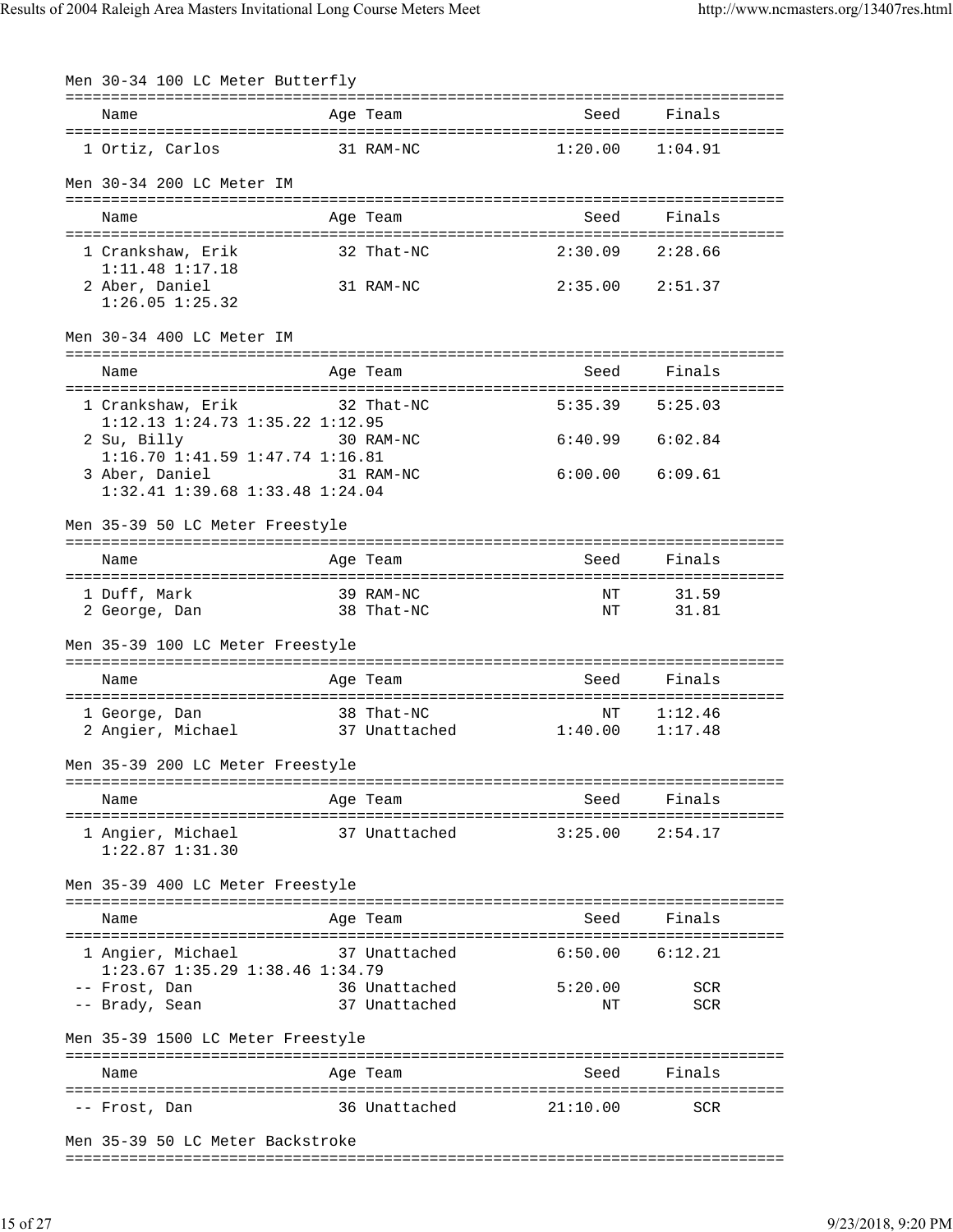| Name                                                                                    | Age Team                                    | Seed                | Finals         |
|-----------------------------------------------------------------------------------------|---------------------------------------------|---------------------|----------------|
| ===================================<br>1 Duff, Mark                                     | ==============================<br>39 RAM-NC | NΤ                  | 39.42          |
| -- Frost, Dan                                                                           | 36 Unattached                               | 35.00               | DQ             |
|                                                                                         |                                             |                     |                |
| Men 35-39 50 LC Meter Breaststroke                                                      |                                             |                     |                |
| Name                                                                                    | Age Team                                    | Seed                | Finals         |
|                                                                                         |                                             |                     |                |
| 1 Duff, Mark                                                                            | 39 RAM-NC                                   | NT                  | 42.37          |
| Men 35-39 50 LC Meter Butterfly                                                         |                                             |                     |                |
|                                                                                         |                                             |                     |                |
| Name                                                                                    | Age Team                                    | Seed                | Finals         |
| 1 Duff, Mark                                                                            | 39 RAM-NC                                   | NΤ                  | 32.35          |
|                                                                                         |                                             |                     |                |
| Men 35-39 200 LC Meter Butterfly                                                        |                                             |                     |                |
| Name                                                                                    | Age Team                                    | Seed                | Finals         |
|                                                                                         | 36 Unattached                               | 3:05.00             |                |
| -- Frost, Dan                                                                           |                                             |                     | DO             |
| Men 35-39 200 LC Meter IM                                                               |                                             |                     |                |
|                                                                                         | Age Team                                    | Seed                | Finals         |
| Name                                                                                    |                                             |                     |                |
| 1 Duff, Mark                                                                            | 39 RAM-NC                                   | NΤ                  | 3:11.59        |
| $1:29.03$ $1:42.56$                                                                     |                                             |                     |                |
| Men 40-44 50 LC Meter Freestyle                                                         |                                             |                     |                |
|                                                                                         |                                             |                     |                |
| Name                                                                                    | Age Team                                    | Seed                | Finals         |
| 1 Stewart, Henry                                                                        | 41 RAM-NC                                   | 25.50               | 25.44          |
| 2 Blank, Jon                                                                            | 44 RAM-NC                                   | 28.99               | 27.49          |
| 3 Huey, Brian                                                                           | 44 Mecklenburg-NC                           | 29.00               | 31.80          |
| 4 Chiswell, David<br>5 Claudio, Illan                                                   | 44 RAM-NC<br>44 That-NC                     | NΤ<br>NΤ            | 36.32<br>51.81 |
|                                                                                         |                                             |                     |                |
| Men 40-44 100 LC Meter Freestyle                                                        |                                             |                     |                |
|                                                                                         |                                             |                     | Seed Finals    |
| Name                                                                                    | Age Team                                    |                     |                |
| 1 Stewart, Henry                                                                        | 41 RAM-NC                                   |                     | 56.00 56.90    |
| an dia 1970.<br>Ny faritr'ora<br>2 Huey, Brian                                          | 44 Mecklenburg-NC                           | NT 1:10.23          |                |
| 3 Chiswell, David                                                                       | 44 RAM-NC                                   |                     | NT 1:27.97     |
| Men 40-44 200 LC Meter Freestyle                                                        |                                             |                     |                |
|                                                                                         |                                             |                     |                |
| Name                                                                                    | Age Team                                    | Seed                | Finals         |
| 1 Beauvais, Ernest 43 Morehead Masters-NC NT 3:00.74<br>$1:26.72$ $1:34.02$             |                                             |                     |                |
| Men 40-44 400 LC Meter Freestyle                                                        |                                             |                     |                |
| Name                                                                                    | Age Team                                    |                     | Seed Finals    |
|                                                                                         |                                             |                     |                |
| 1 Magdanz, Greg<br>1:14.64 1:22.85 1:20.95 1:18.75                                      | 41 RAM-NC                                   | $5:23.00$ $5:17.19$ |                |
| 2 Huey, Brian 			 44 Mecklenburg-NC 			 5:35.00 		 5:24.24                              |                                             |                     |                |
| 1:20.41 1:24.56 1:21.87 1:17.40                                                         |                                             |                     |                |
| 3 Beauvais, Ernest 43 Morehead Masters-NC NT 6:06.57<br>1:24.43 1:33.44 1:35.47 1:33.23 |                                             |                     |                |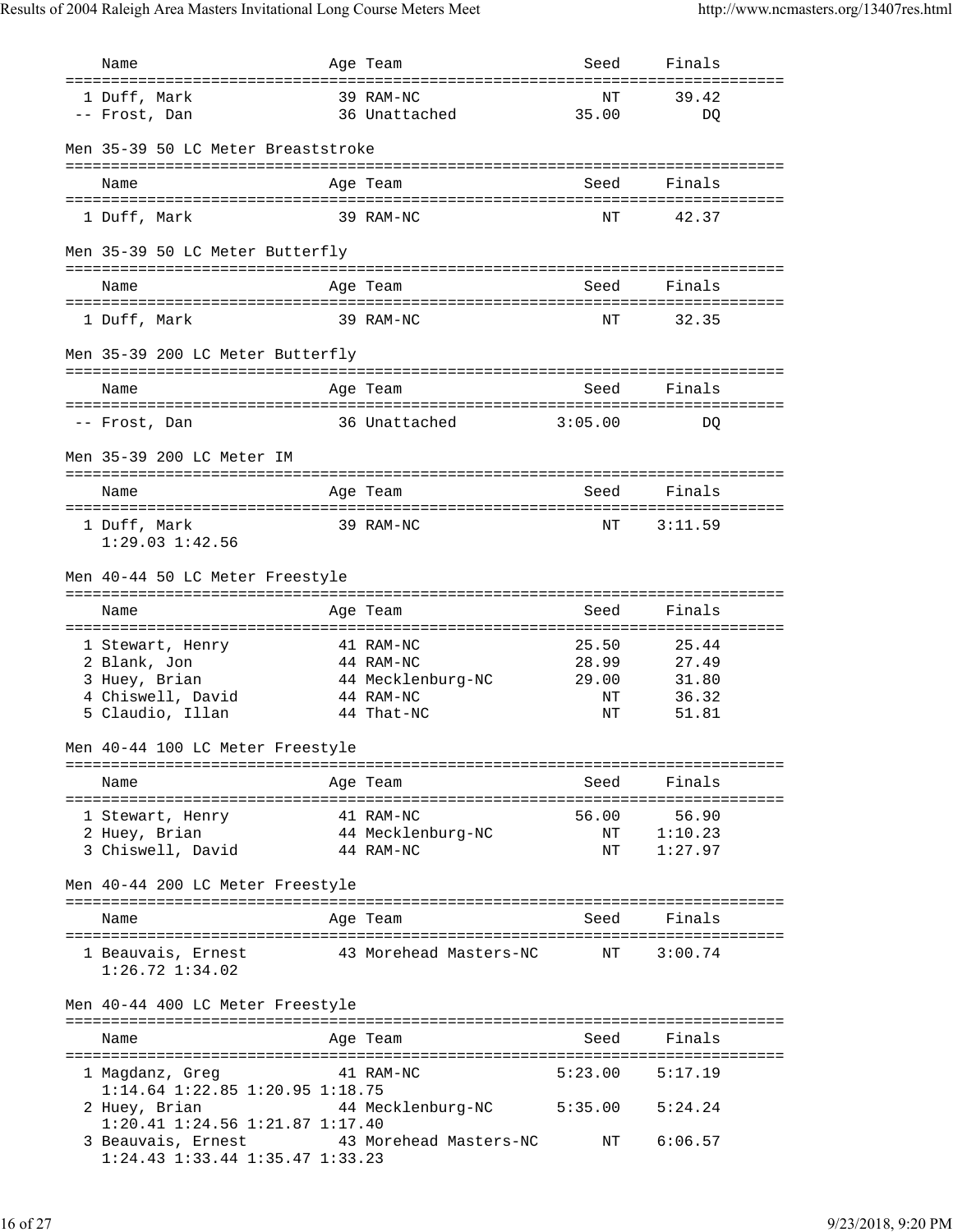| 4 Roerden, Jeff<br>1:35.85 1:51.39 1:55.85 1:52.28                               |  | 42 RAM-NC                         |         | $7:00.00$ $7:15.37$ |  |  |  |  |
|----------------------------------------------------------------------------------|--|-----------------------------------|---------|---------------------|--|--|--|--|
| -- Mangrum, John<br>41 RAM-NC                                                    |  |                                   | 5:12.00 | <b>SCR</b>          |  |  |  |  |
| Men 40-44 1500 LC Meter Freestyle                                                |  |                                   |         |                     |  |  |  |  |
| Name                                                                             |  | Age Team                          | Seed    | Finals              |  |  |  |  |
| 1 Magdanz, Greg                                                                  |  | 41 RAM-NC                         |         | 22:19.00 21:30.76   |  |  |  |  |
| 1:16.78 1:24.23 1:25.34 1:26.79 1:27.05 1:26.91 1:27.80 1:27.91                  |  |                                   |         |                     |  |  |  |  |
| 1:25.94 1:27.33 1:28.05 1:26.79 1:27.47 1:26.81 1:25.56                          |  |                                   |         |                     |  |  |  |  |
| 2 Huey, Brian<br>1:21.56 1:27.80 1:29.48 1:28.69 1:27.35 1:26.97 1:26.44 1:26.14 |  |                                   |         |                     |  |  |  |  |
| 1:27.33 1:27.48 1:27.82 1:27.15 1:25.89 1:23.75 1:21.82                          |  |                                   |         |                     |  |  |  |  |
| 3 Roerden, Jeff                                                                  |  | 42 RAM-NC                         |         | 28:50.00 28:45.67   |  |  |  |  |
| 1:39.49 1:54.39 2:04.27 1:58.15 1:57.43 1:55.58 1:55.65 1:55.55                  |  |                                   |         |                     |  |  |  |  |
| 1:54.49 1:55.00 1:55.54 1:56.44 1:54.59 1:56.79 1:52.31                          |  |                                   |         |                     |  |  |  |  |
| Men 40-44 50 LC Meter Backstroke                                                 |  |                                   |         |                     |  |  |  |  |
| Name                                                                             |  | Age Team                          | Seed    | Finals              |  |  |  |  |
| 1 Hoover, William 43 Mecklenburg-NC 40.00                                        |  |                                   |         | 36.98               |  |  |  |  |
|                                                                                  |  |                                   |         |                     |  |  |  |  |
| Men 40-44 100 LC Meter Backstroke                                                |  |                                   |         |                     |  |  |  |  |
| Name                                                                             |  | Age Team                          | Seed    | Finals              |  |  |  |  |
| 1 Hoover, William 43 Mecklenburg-NC 1:27.00                                      |  |                                   |         | 1:23.14             |  |  |  |  |
| -- Beauvais, Ernest 43 Morehead Masters-NC NT                                    |  |                                   |         | DQ                  |  |  |  |  |
| -- Mangrum, John                                                                 |  | 41 RAM-NC                         | 1:17.00 | DQ                  |  |  |  |  |
| Men 40-44 200 LC Meter Backstroke                                                |  |                                   |         |                     |  |  |  |  |
| Name                                                                             |  | Age Team                          | Seed    | Finals              |  |  |  |  |
| 1 Hoover, William 43 Mecklenburg-NC 3:15.00 3:00.02                              |  |                                   |         |                     |  |  |  |  |
| 2 Beauvais, Ernest                                                               |  | 43 Morehead Masters-NC NT 3:44.20 |         |                     |  |  |  |  |
| $1:49.47$ $1:54.73$                                                              |  |                                   |         |                     |  |  |  |  |
| -- Mangrum, John                                                                 |  | 41 RAM-NC                         | 2:42.00 | DQ                  |  |  |  |  |
| Men 40-44 50 LC Meter Breaststroke                                               |  |                                   |         |                     |  |  |  |  |
| Name                                                                             |  | Age Team                          | Seed    | Finals              |  |  |  |  |
| 1 Blank, Jon                                                                     |  | 44 RAM-NC                         | 42.50   | 36.39               |  |  |  |  |
| 2 Magdanz, Greg                                                                  |  | 41 RAM-NC                         | 39.00   | 38.00               |  |  |  |  |
| 3 Hoover, William                                                                |  | 43 Mecklenburg-NC                 | 46.50   | 45.95               |  |  |  |  |
| 4 Claudio, Illan                                                                 |  | 44 That-NC                        | ΝT      | 1:02.32             |  |  |  |  |
| Men 40-44 100 LC Meter Breaststroke                                              |  |                                   |         |                     |  |  |  |  |
| Name                                                                             |  | Age Team                          | Seed    | Finals              |  |  |  |  |
| 1 Blank, Jon                                                                     |  | 44 RAM-NC                         | 1:25.00 | 1:18.71             |  |  |  |  |
| 2 Magdanz, Greg                                                                  |  | 41 RAM-NC                         | 1:26.63 | 1:27.03             |  |  |  |  |
| 3 Hoover, William                                                                |  | 43 Mecklenburg-NC                 | 1:40.00 | 1:41.13             |  |  |  |  |
| Men 40-44 200 LC Meter Breaststroke                                              |  |                                   |         |                     |  |  |  |  |
| Name                                                                             |  | Age Team                          | Seed    | Finals              |  |  |  |  |
| 1 Beauvais, Ernest<br>$1:38.13$ $1:50.40$                                        |  | 43 Morehead Masters-NC            | ΝT      | 3:28.53             |  |  |  |  |
| -- Mangrum, John                                                                 |  | 41 RAM-NC                         | 3:15.00 | <b>SCR</b>          |  |  |  |  |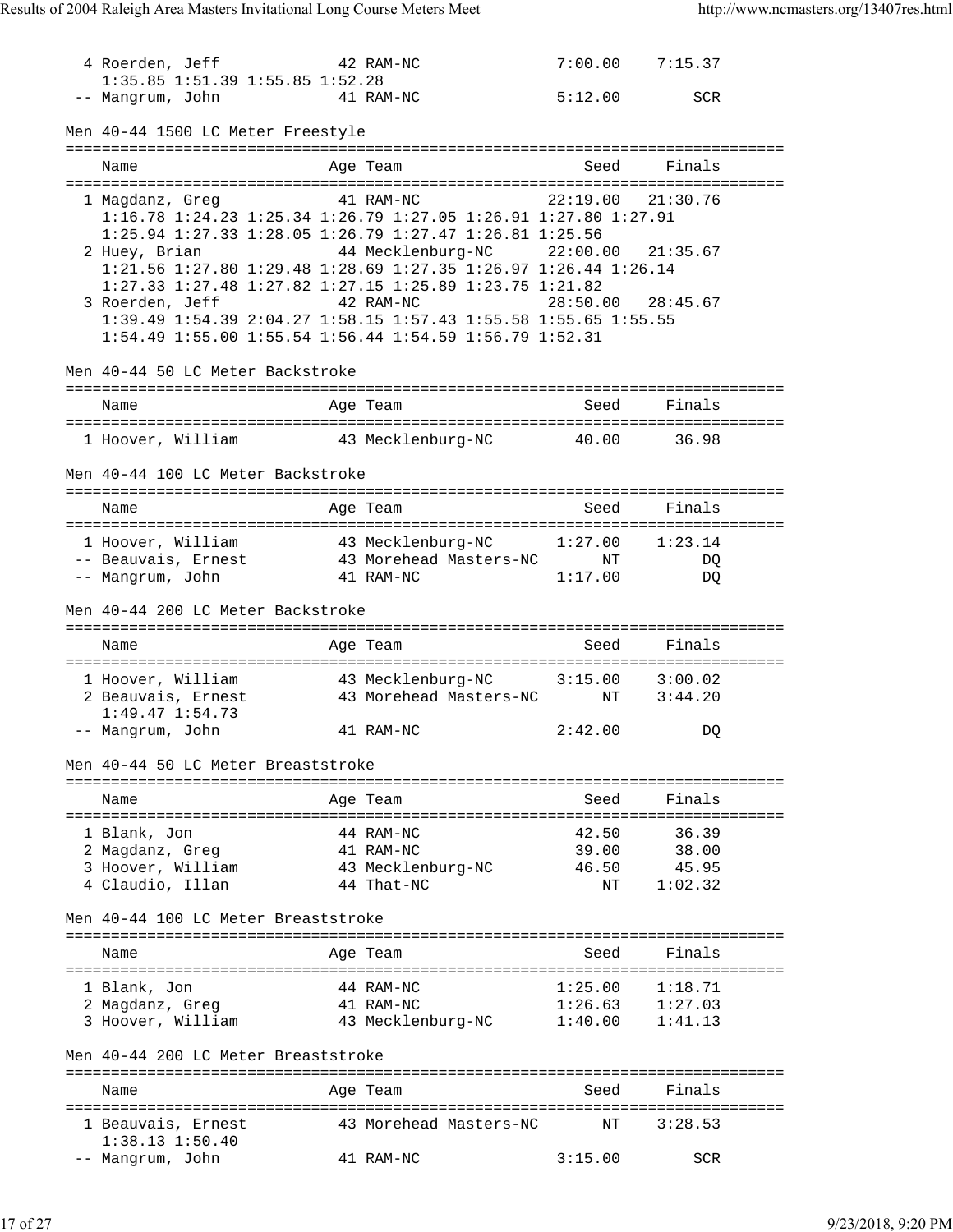| -- Blank, Jon                                                   | 44 RAM-NC                 | 3:29.99                | <b>SCR</b>          |
|-----------------------------------------------------------------|---------------------------|------------------------|---------------------|
| -- Magdanz, Greg                                                | 41 RAM-NC                 | 3:17.00                | <b>SCR</b>          |
| Men 40-44 50 LC Meter Butterfly                                 |                           |                        |                     |
| Name                                                            | Age Team                  | Seed                   | Finals              |
|                                                                 |                           |                        |                     |
| 1 Stewart, Henry                                                | 41 RAM-NC                 | 27.50                  | 27.86               |
| 2 Holshouser, Jay 31 RAM-NC                                     |                           | 35.00                  | 41.49               |
|                                                                 |                           |                        |                     |
| Men 40-44 400 LC Meter IM                                       |                           |                        |                     |
| Name                                                            | Age Team                  | Seed                   | Finals              |
| -- Mangrum, John                                                | 41 RAM-NC                 | 6:00.00                | <b>SCR</b>          |
|                                                                 |                           |                        |                     |
| Men 45-49 50 LC Meter Freestyle                                 |                           |                        |                     |
| Name                                                            | Age Team                  | Seed                   | Finals              |
|                                                                 |                           |                        |                     |
| 1 Lehman, Fritz                                                 | 46 RAM-NC                 | 27.00                  | 26.93               |
| 2 Klein, Jonathan                                               | 47 That-NC                | 26.00                  | 26.98               |
| 3 Shields, Larry                                                | 48 Charlotte Swim-NC      | 28.71                  | 28.70               |
| 4 Lehman, Tim                                                   | 46 RAM-NC                 | 29.00                  | 28.72               |
| 5 Godfrey, Alan                                                 | 47 RAM-NC                 | 29.00                  | 28.73               |
| 6 Davis, George                                                 | 45 Unattached             | 32.99                  | 31.72               |
| Men 45-49 100 LC Meter Freestyle                                |                           |                        |                     |
|                                                                 |                           |                        |                     |
| Name                                                            | Age Team                  | Seed                   | Finals              |
| 1 Klein, Jonathan                                               | 47 That-NC                | 1:12.00                | 1:00.44             |
| 2 Davis, George                                                 | 45 Unattached             |                        | $1:15.96$ $1:10.83$ |
|                                                                 |                           |                        |                     |
| Men 45-49 1500 LC Meter Freestyle                               |                           |                        |                     |
|                                                                 |                           |                        |                     |
| Name                                                            | Age Team                  | Seed                   | Finals              |
|                                                                 |                           |                        |                     |
| 1 Hoke, Randal                                                  | 46 RAM-NC                 | 28:00.00               | 26:35.99            |
| 1:33.30 1:43.96 1:47.31 1:48.04 1:48.65 1:48.92 1:49.52 1:49.09 |                           |                        |                     |
| 1:47.66 1:47.90 1:45.88 1:47.18 1:48.10 1:48.52 1:41.96         |                           |                        |                     |
|                                                                 |                           |                        |                     |
| Men 45-49 50 LC Meter Backstroke                                |                           |                        |                     |
|                                                                 | ------------------------- |                        |                     |
| Name                                                            | Age Team                  | Seed                   | Finals              |
|                                                                 |                           |                        |                     |
| 1 Lehman, Fritz                                                 | 46 RAM-NC                 | 30.00                  | 30.34               |
| 2 Godfrey, Alan                                                 | 47 RAM-NC                 | 34.00                  | 34.33               |
| 3 Shields, Larry                                                | 48 Charlotte Swim-NC      | 36.57                  | 36.18               |
| 4 Davis, George                                                 | 45 Unattached             | 43.92                  | 41.81               |
| Men 45-49 100 LC Meter Backstroke                               |                           |                        |                     |
| Name                                                            | Age Team                  | Seed                   | Finals              |
|                                                                 |                           | :===================== | ---------           |
| 1 Klein, Jonathan                                               | 47 That-NC                | NΤ                     | 1:11.80             |
| 2 Godfrey, Alan                                                 | 47 RAM-NC                 | 1:11.00                | 1:13.74             |
| -- Davis, George                                                | 45 Unattached             | 1:35.56                | DQ                  |
|                                                                 |                           |                        |                     |
| Men 45-49 200 LC Meter Backstroke                               |                           |                        |                     |
| Name                                                            | Age Team                  | Seed                   | Finals              |
|                                                                 |                           |                        |                     |
| 1 Godfrey, Alan<br>$1:18.31$ $1:22.38$                          | 47 RAM-NC                 | 2:40.00                | 2:40.69             |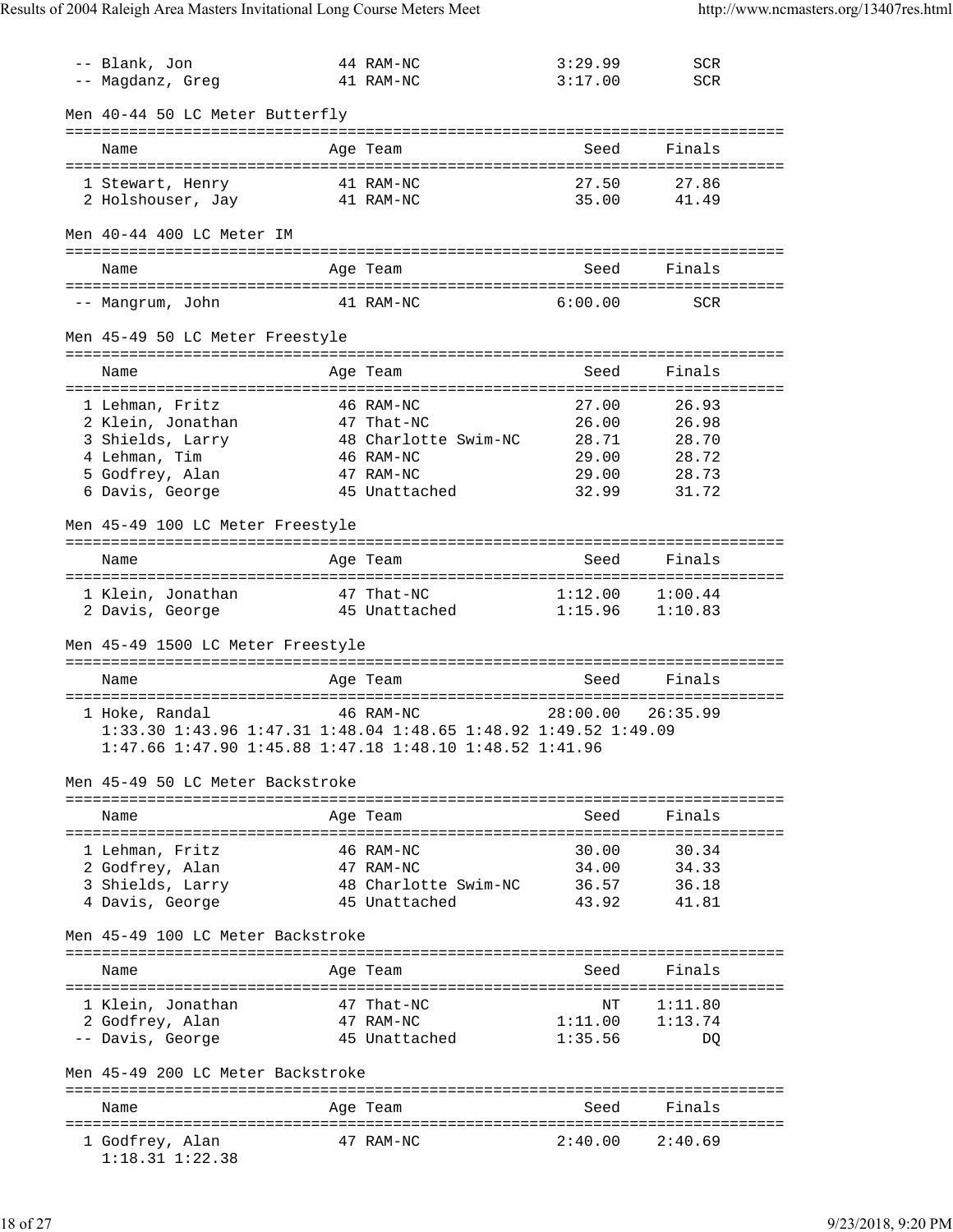Men 45-49 50 LC Meter Breaststroke =============================================================================== Name **Age Team** Age Team Seed Finals =============================================================================== 1 Zsoldos, Pete 46 RAM-NC 35.21 35.48 2 Dimsdale, Todd 47 That-NC 34.00 35.53 Men 45-49 100 LC Meter Breaststroke =============================================================================== Name **Age Team** Age Team Seed Finals =============================================================================== 1 Zsoldos, Pete 46 RAM-NC 1:19.96 1:18.38 2 Dimsdale, Todd Men 45-49 200 LC Meter Breaststroke =============================================================================== Name **Age Team** Age Team Seed Finals =============================================================================== 1 Dimsdale, Todd 47 That-NC 2:50.00 2:53.79 1:23.93 1:29.86 Men 45-49 50 LC Meter Butterfly =============================================================================== Name **Age Team** Age Team Seed Finals =============================================================================== 1 Lehman, Fritz 46 RAM-NC 29.00 29.22 2 Shields, Larry 48 Charlotte Swim-NC 32.10 31.31 3 Davis, George 45 Unattached 38.24 37.05 Men 45-49 200 LC Meter IM =============================================================================== Name Age Team Seed Finals =============================================================================== 1 Godfrey, Alan 47 RAM-NC 2:40.00 2:42.55 1:15.43 1:27.12 -- Shields, Larry 48 Charlotte Swim-NC 2:48.37 DQ Men 45-49 400 LC Meter IM =============================================================================== Name **Age Team** Age Team Seed Finals =============================================================================== 1 Dimsdale, Todd 47 That-NC 5:43.00 5:59.29 1:19.55 1:39.08 1:38.49 1:22.17 Men 50-54 50 LC Meter Freestyle =============================================================================== Name and Seed Finally Age Team and Seed Seed Finally Seed Seed Finally Seed Seed =============================================================================== 1 Gilchrist, Don 50 NC Masters-NC 27.50 28.15<br>2 Schmitz, Robert 52 That-NC 17 29.45 2 Schmitz, Robert 52 That-NC 1978 NT<br>3 Gosha, Joe 51 NC Masters-NC 31.83 3 Gosha, Joe 51 NC Masters-NC 31.83 31.99 Men 50-54 100 LC Meter Freestyle =============================================================================== Name Age Team Seed Finals =============================================================================== 1 Schmitz, Robert 52 That-NC NT 1:05.65 2 Gosha, Joe 51 NC Masters-NC 1:13.00 1:10.67 -- Primm, Michael 51 NC Masters-NC NT NT SCR Men 50-54 200 LC Meter Freestyle =============================================================================== Name **Age Team** Age Team Seed Finals ===============================================================================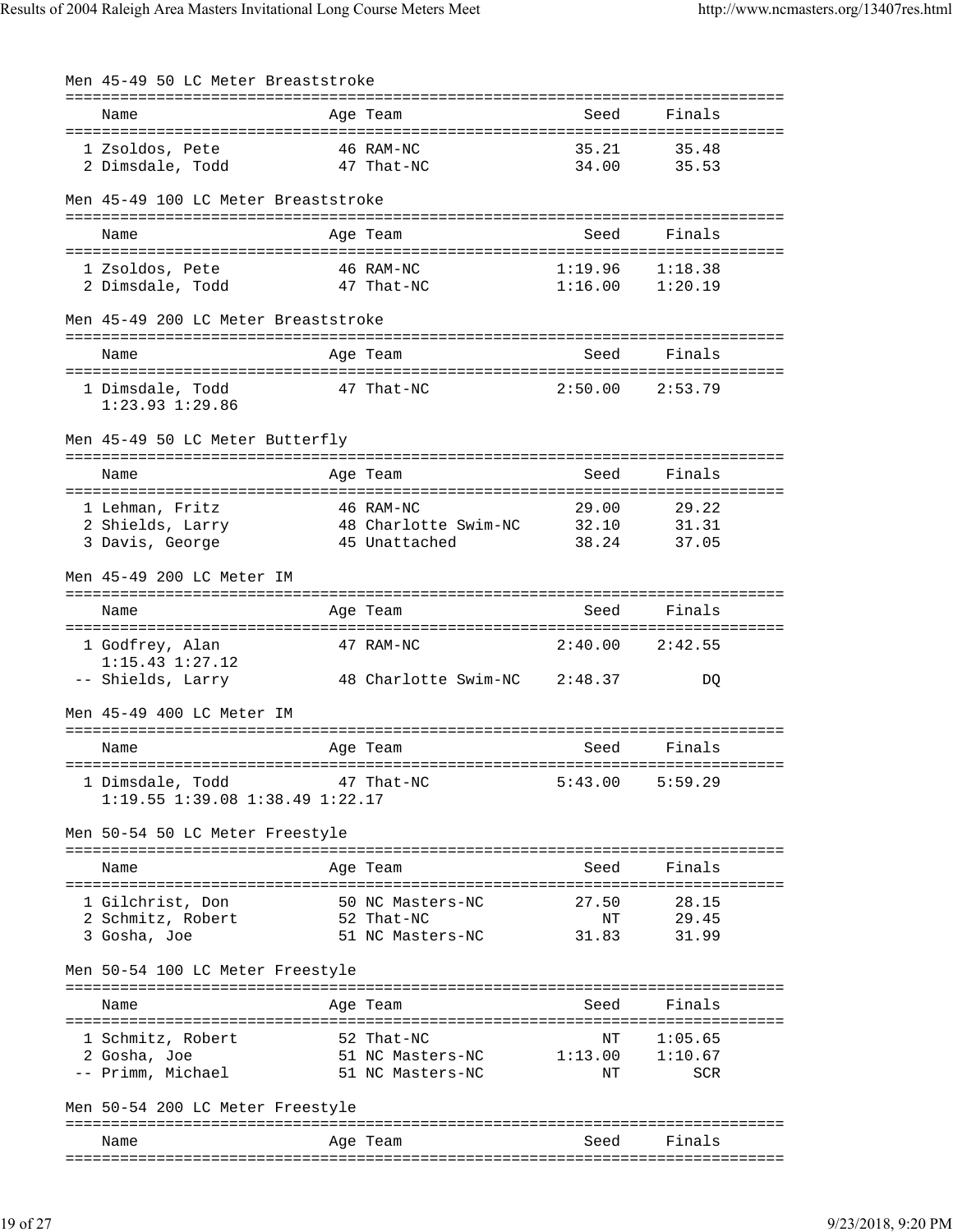| 1 Gilchrist, Don<br>$1:07.47$ $1:11.18$                                                                                                                            | 50 NC Masters-NC                                   |         | $2:15.00$ $2:18.65$ |  |
|--------------------------------------------------------------------------------------------------------------------------------------------------------------------|----------------------------------------------------|---------|---------------------|--|
| Men 50-54 400 LC Meter Freestyle                                                                                                                                   |                                                    |         |                     |  |
| Name                                                                                                                                                               | Age Team                                           | Seed    | Finals              |  |
| 1 Lee, Terrence<br>$1:18.46$ $1:23.42$ $1:25.35$ $1:22.61$                                                                                                         | 54 NC Area Masters-NC                              | NΤ      | 5:29.84             |  |
| -- Primm, Michael                                                                                                                                                  | 51 NC Masters-NC                                   | ΝT      | <b>SCR</b>          |  |
| Men 50-54 1500 LC Meter Freestyle                                                                                                                                  |                                                    |         |                     |  |
| Name                                                                                                                                                               | Age Team                                           | Seed    | Finals              |  |
| 1 Lee, Terrence<br>1:20.55 1:27.16 1:27.62 1:29.07 1:29.30 1:29.11 1:29.19 1:30.05<br>1:30.94 1:31.23 1:30.83 1:31.06 1:30.53 1:30.26 1:26.93<br>-- Primm, Michael | 54 NC Area Masters-NC 21:00.00<br>51 NC Masters-NC | NΤ      | 22:13.83<br>SCR     |  |
| Men 50-54 50 LC Meter Backstroke                                                                                                                                   |                                                    |         |                     |  |
| Name                                                                                                                                                               | Age Team                                           | Seed    | Finals              |  |
| 1 Gilchrist, Don 50 NC Masters-NC                                                                                                                                  |                                                    | 33.00   | 35.37               |  |
| 2 Lee, Terrence                                                                                                                                                    | 54 NC Area Masters-NC 38.00                        |         | 36.14               |  |
| Men 50-54 50 LC Meter Breaststroke                                                                                                                                 |                                                    |         |                     |  |
| Name                                                                                                                                                               | Age Team                                           | Seed    | Finals              |  |
| 1 Gilchrist, Don                                                                                                                                                   | 50 NC Masters-NC                                   | 36.00   | 36.57               |  |
| 2 Lee, Terrence                                                                                                                                                    | 54 NC Area Masters-NC 39.00                        |         | 36.81               |  |
| 3 Schmitz, Robert                                                                                                                                                  | 52 That-NC                                         | NT      | 36.87               |  |
| 4 Gosha, Joe                                                                                                                                                       | 51 NC Masters-NC                                   | 43.00   | 43.07               |  |
| Men 50-54 100 LC Meter Breaststroke                                                                                                                                |                                                    |         |                     |  |
| Name                                                                                                                                                               | Age Team                                           | Seed    | Finals              |  |
| 1 Schmitz, Robert 52 That-NC NT 1:24.99                                                                                                                            |                                                    |         |                     |  |
| Men 50-54 200 LC Meter Breaststroke                                                                                                                                |                                                    |         |                     |  |
| Name                                                                                                                                                               | Age Team                                           | Seed    | Finals              |  |
| 1 Gilchrist, Don<br>$1:22.12$ $1:32.68$                                                                                                                            |                                                    |         |                     |  |
| Men 50-54 50 LC Meter Butterfly                                                                                                                                    |                                                    |         |                     |  |
| Name                                                                                                                                                               | Age Team                                           | Seed    | Finals              |  |
| 1 Gilchrist, Don                                                                                                                                                   | 50 NC Masters-NC                                   | 30.00   | 31.14               |  |
| 2 Lee, Terrence                                                                                                                                                    | 54 NC Area Masters-NC 37.00                        |         | 31.82               |  |
| Men 50-54 200 LC Meter IM                                                                                                                                          |                                                    |         |                     |  |
| Name                                                                                                                                                               | Age Team                                           | Seed    | Finals              |  |
| 1 Gilchrist, Don<br>$1:13.28$ $1:22.11$                                                                                                                            | 50 NC Masters-NC                                   | 2:35.00 | 2:35.39             |  |
| -- Primm, Michael                                                                                                                                                  | 51 NC Masters-NC                                   | ΝT      | DQ                  |  |

Men 55-59 50 LC Meter Freestyle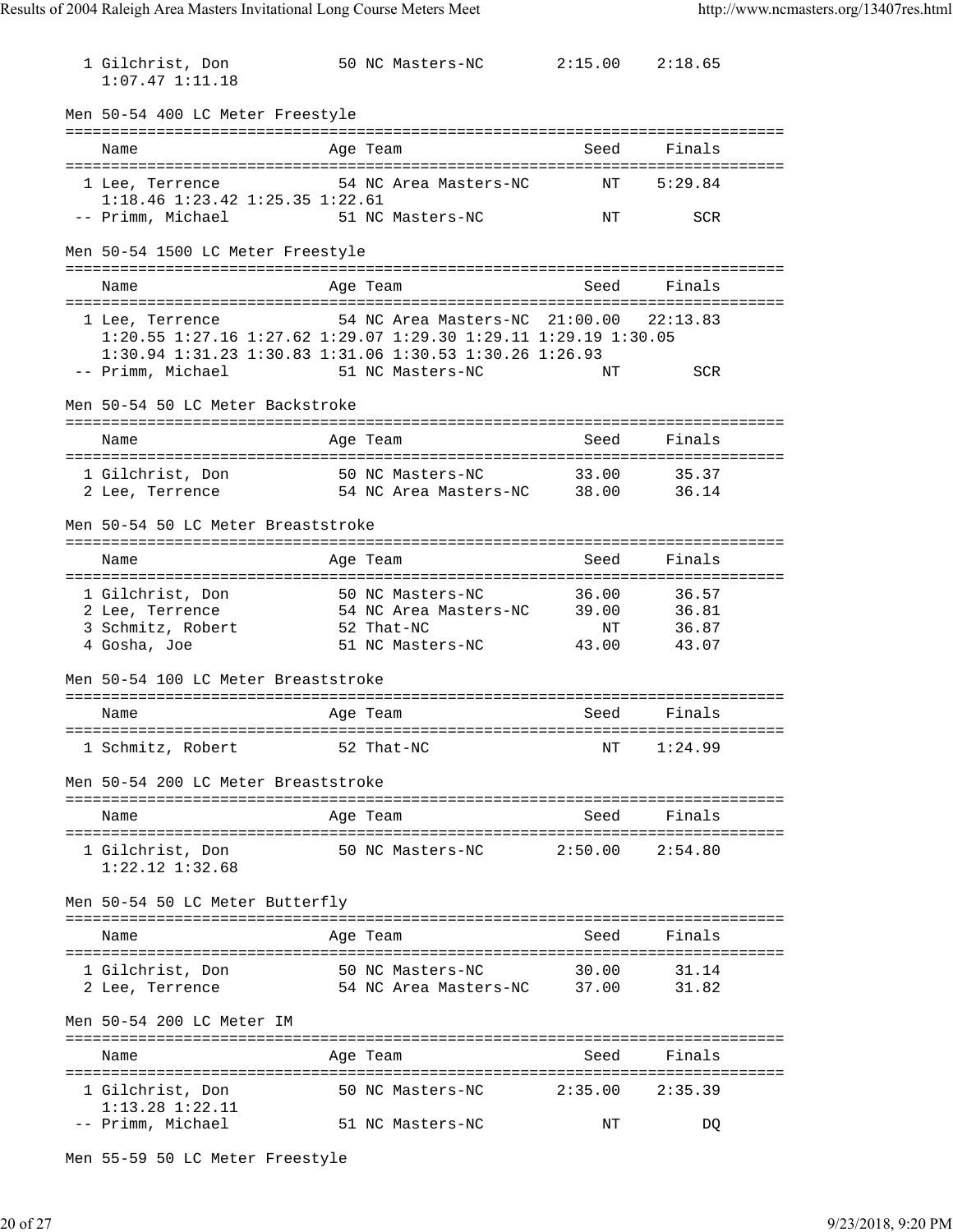=============================================================================== Name **Age Team** Seed Seed Finals =============================================================================== 1 Glass, Ernie 55 Charlotte Swim-NC 30.00 29.73 2 McGrain, Peter 59 RAM-NC 31.00 30.82 -- Van Cleve, Jim 58 Penisula YMCA-VA 35.00 DQ Men 55-59 100 LC Meter Freestyle =============================================================================== Name **Age Team** Age Team Seed Finals =============================================================================== 1 Glass, Ernie 55 Charlotte Swim-NC 1:06.50 1:07.07 2 McGrain, Peter 59 RAM-NC 1:11.00 1:12.84 Men 55-59 200 LC Meter Freestyle =============================================================================== Name **Age Team** Age Team Seed Finals =============================================================================== 1 Glass, Ernie 55 Charlotte Swim-NC 2:40.00 2:34.26 1:15.63 1:18.63 Men 55-59 400 LC Meter Freestyle =============================================================================== Name Age Team =============================================================================== 1 McGrain, Peter 59 RAM-NC 6:00.00 6:15.32 1:27.84 1:36.35 1:35.93 1:35.20 Men 55-59 50 LC Meter Backstroke =============================================================================== Name and Age Team Seed Finals =============================================================================== 1 Glass, Ernie 55 Charlotte Swim-NC 39.50 39.38 Men 55-59 50 LC Meter Breaststroke =============================================================================== Name **Age Team** Age Team Seed Finals =============================================================================== 1 Van Cleve, Jim 58 Penisula YMCA-VA 41.00 42.34 Men 55-59 100 LC Meter Breaststroke =============================================================================== Name **Age Team** Age Team Seed Finals =============================================================================== -- Van Cleve, Jim 58 Penisula YMCA-VA 1:35.00 DQ Men 55-59 200 LC Meter Breaststroke =============================================================================== Name **Age Team** Age Team Seed Finals =============================================================================== 1 Van Cleve, Jim 58 Penisula YMCA-VA 3:35.00 3:35.56 1:41.80 1:53.76 Men 55-59 50 LC Meter Butterfly =============================================================================== Name Age Team Seed Finals =============================================================================== 1 Glass, Ernie 55 Charlotte Swim-NC 34.00 33.04 2 McGrain, Peter 59 RAM-NC 33.00 33.74 Men 55-59 100 LC Meter Butterfly =============================================================================== Name **Age Team** Age Team Seed Finals =============================================================================== 1 McGrain, Peter 59 RAM-NC 1:25.00 1:37.45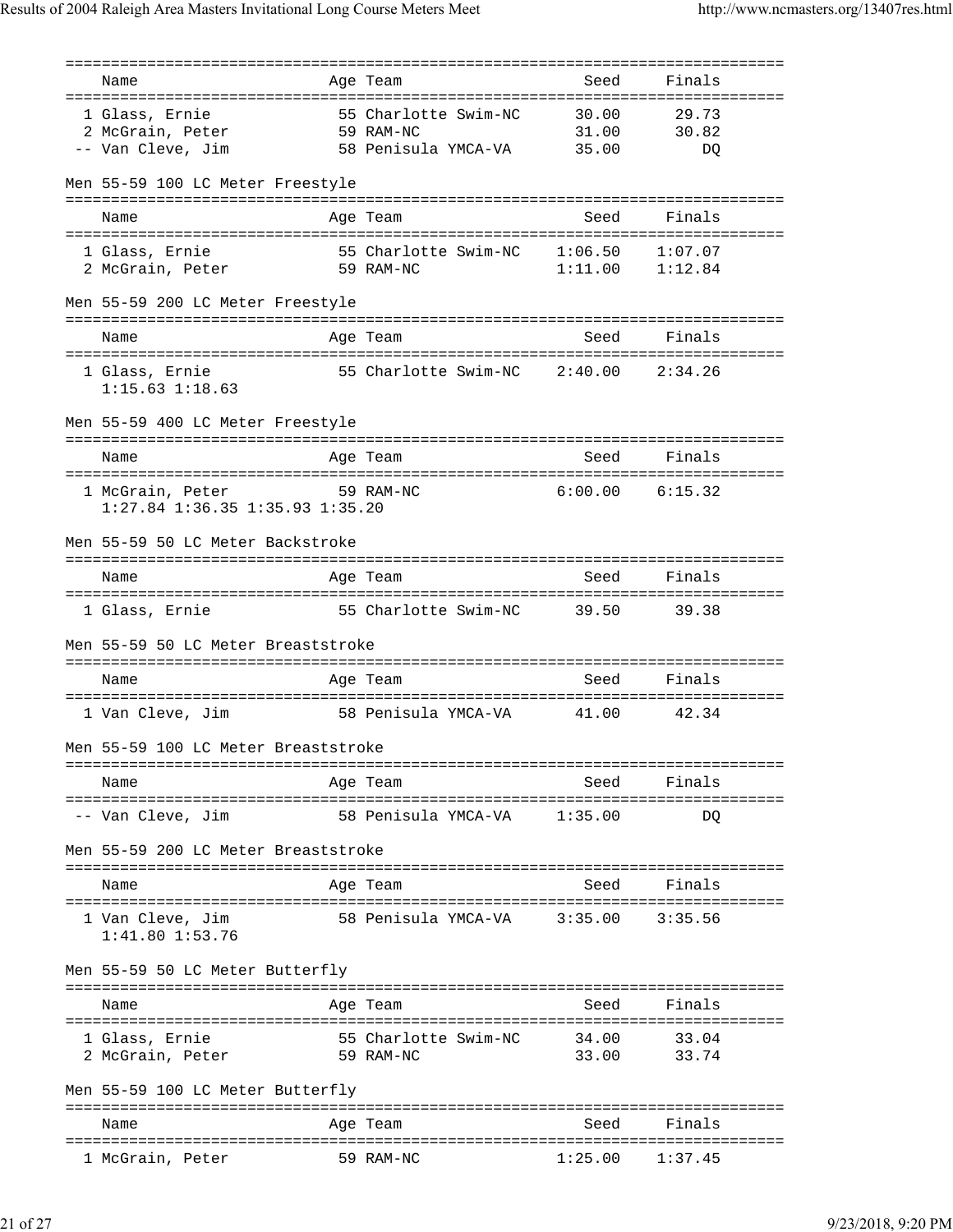| Men 55-59 200 LC Meter IM                                  |                                                                      |                |                |
|------------------------------------------------------------|----------------------------------------------------------------------|----------------|----------------|
| Name                                                       | Age Team                                                             | Seed           | Finals         |
| -- Van Cleve, Jim<br>$1:15.57$ $1:28.10$                   | 58 Penisula YMCA-VA                                                  | 3:42.00        | DO             |
| Men 60-64 50 LC Meter Freestyle                            |                                                                      |                |                |
| Name                                                       | Age Team                                                             | Seed           | Finals         |
| 1 White, Bernie<br>2 Enyart, James                         | 61 Charlotte Swim-NC<br>63 Charlotte Swim-NC                         | 36.00<br>38.00 | 34.90<br>39.00 |
| Men 60-64 100 LC Meter Freestyle                           |                                                                      |                |                |
| Name                                                       | Age Team                                                             | Seed           | Finals         |
| 1 White, Bernie<br>2 Enyart, James                         | 61 Charlotte Swim-NC 1:28.00<br>61 Charlotte Swim-NC 1:27.00 1:27.65 |                | 1:22.86        |
| Men 60-64 200 LC Meter Freestyle                           |                                                                      |                |                |
| Name                                                       | Age Team                                                             | Seed           | Finals         |
| 1 Enyart, James<br>$1:38.67$ $1:42.42$                     | 63 Charlotte Swim-NC 3:10.00                                         |                | 3:21.09        |
| Men 60-64 400 LC Meter Freestyle                           |                                                                      |                |                |
| Name                                                       | Age Team                                                             | Seed           | Finals         |
| 1 Enyart, James<br>$1:34.90$ $1:44.99$ $1:45.74$ $1:43.53$ | 63 Charlotte Swim-NC 6:50.00                                         |                | 6:49.16        |
| Men 60-64 50 LC Meter Backstroke                           |                                                                      |                |                |
| Name                                                       | Age Team                                                             | Seed           | Finals         |
| 1 Enyart, James                                            | 63 Charlotte Swim-NC                                                 | 56.00          | 56.03          |
| Men 60-64 50 LC Meter Butterfly                            |                                                                      |                |                |
| Name                                                       | Age Team                                                             | Seed           | Finals         |
| 1 White, Bernie                                            | 61 Charlotte Swim-NC                                                 | 38.00          | 35.18          |
| Men 60-64 100 LC Meter Butterfly                           |                                                                      |                |                |
| Name                                                       | Age Team                                                             | Seed           | Finals         |
| 1 White, Bernie                                            | 61 Charlotte Swim-NC                                                 | 1:45.00        | 1:36.94        |
| Men 65-69 50 LC Meter Freestyle                            |                                                                      |                |                |
| Name                                                       | Age Team                                                             | Seed           | Finals         |
| 1 Fogarassy, Peter<br>2 Will, Eberhard                     | 65 NC Masters-NC<br>68 Burke/Unifour-NC 51.65                        | 1:00.00        | 36.99<br>51.82 |
| Men 65-69 100 LC Meter Freestyle                           |                                                                      |                |                |
| Name                                                       | Age Team                                                             | Seed           | Finals         |
|                                                            |                                                                      |                |                |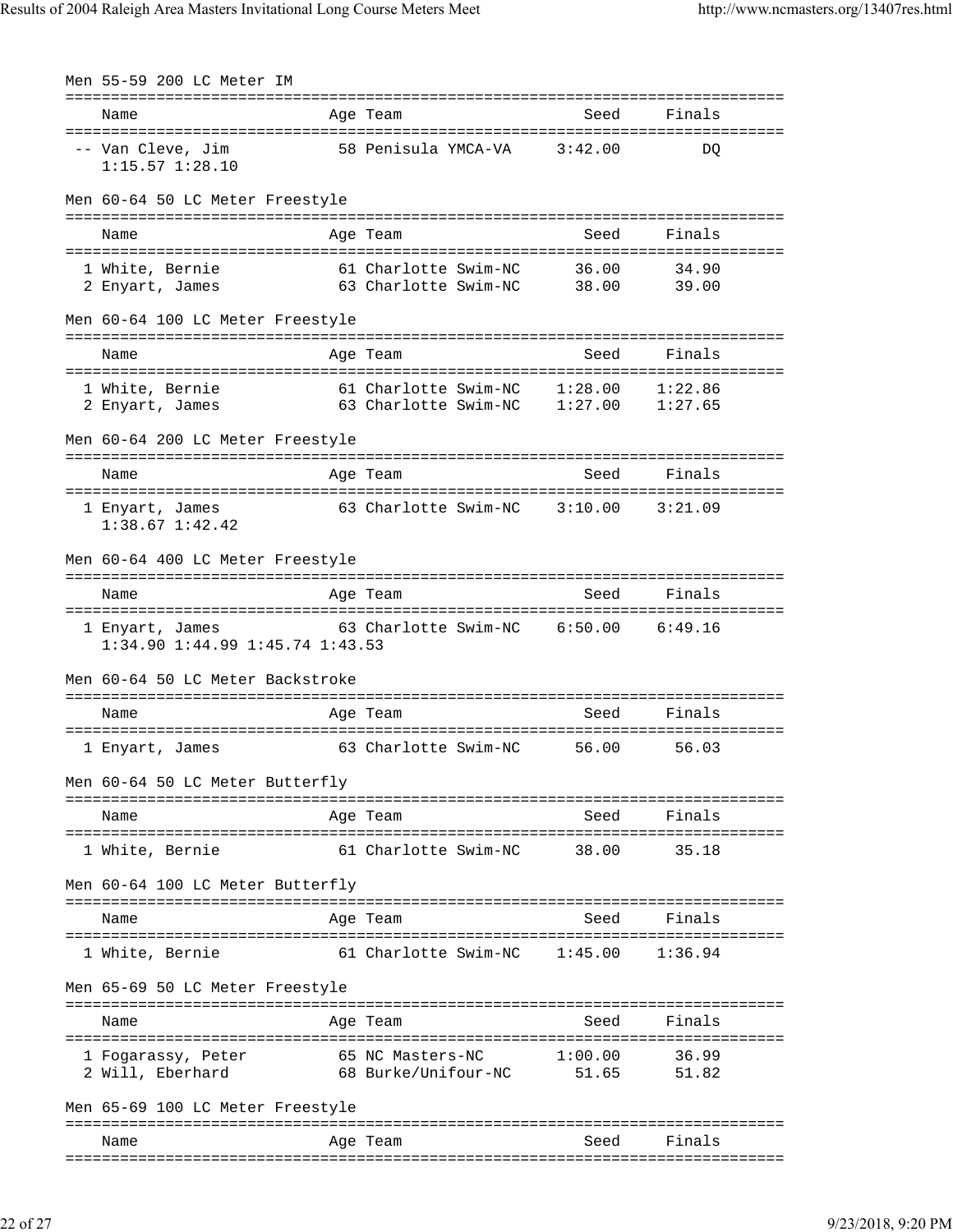-- Will, Eberhard 68 Burke/Unifour-NC 2:06.68 SCR Men 65-69 200 LC Meter Freestyle =============================================================================== Name **Age Team** Age Team Seed Finals =============================================================================== 1 Macartney, Norman 66 Morehead Masters-NC 3:32.19 3:43.35 1:48.00 1:55.35 Men 65-69 400 LC Meter Freestyle =============================================================================== Name **Age Team** Age Team Seed Finals =============================================================================== 1 Fogarassy, Peter 65 NC Masters-NC 8:30.00 8:27.56 1:53.13 2:09.13 2:11.85 2:13.45 Men 65-69 50 LC Meter Breaststroke =============================================================================== Name **Age Team** Age Team Seed Finals =============================================================================== 1 Fogarassy, Peter 65 NC Masters-NC 1:00.00 42.73 2 Gee, Milton 67 Charlotte Swim-NC 45.42 46.12 3 Macartney, Norman 66 Morehead Masters-NC 48.14 51.93 4 Will, Eberhard 68 Burke/Unifour-NC 54.47 1:04.00 Men 65-69 100 LC Meter Breaststroke =============================================================================== Name Age Team Seed Finals =============================================================================== 1 Fogarassy, Peter 65 NC Masters-NC 2:00.00 1:42.66 2 Gee, Milton 67 Charlotte Swim-NC 1:46.44 1:51.20 3 Will, Eberhard 68 Burke/Unifour-NC 2:08.28 2:22.99 Men 65-69 200 LC Meter Breaststroke =============================================================================== Name **Age Team** Age Team Seed Finals =============================================================================== 1 Fogarassy, Peter 65 NC Masters-NC 4:00.00 3:43.79 1:45.99 1:57.80 2 Gee, Milton 67 Charlotte Swim-NC 4:02.31 4:01.71 1:57.58 2:04.13 3 Will, Eberhard 68 Burke/Unifour-NC 4:50.06 5:03.90 2:22.24 2:41.66 Men 65-69 100 LC Meter Butterfly =============================================================================== Name **Age Team** Age Team Seed Finals =============================================================================== 1 Fogarassy, Peter 65 NC Masters-NC NT 1:45.32 Men 65-69 200 LC Meter Butterfly =============================================================================== Name **Age Team** Seed Finals =============================================================================== 1 Macartney, Norman 66 Morehead Masters-NC 5:12.36 5:07.82 2:22.64 2:45.18 Men 65-69 200 LC Meter IM =============================================================================== Name **Age Team** Age Team Seed Finals =============================================================================== 1 Macartney, Norman 66 Morehead Masters-NC 4:10.50 4:10.82 2:03.46 2:07.36

Men 65-69 400 LC Meter IM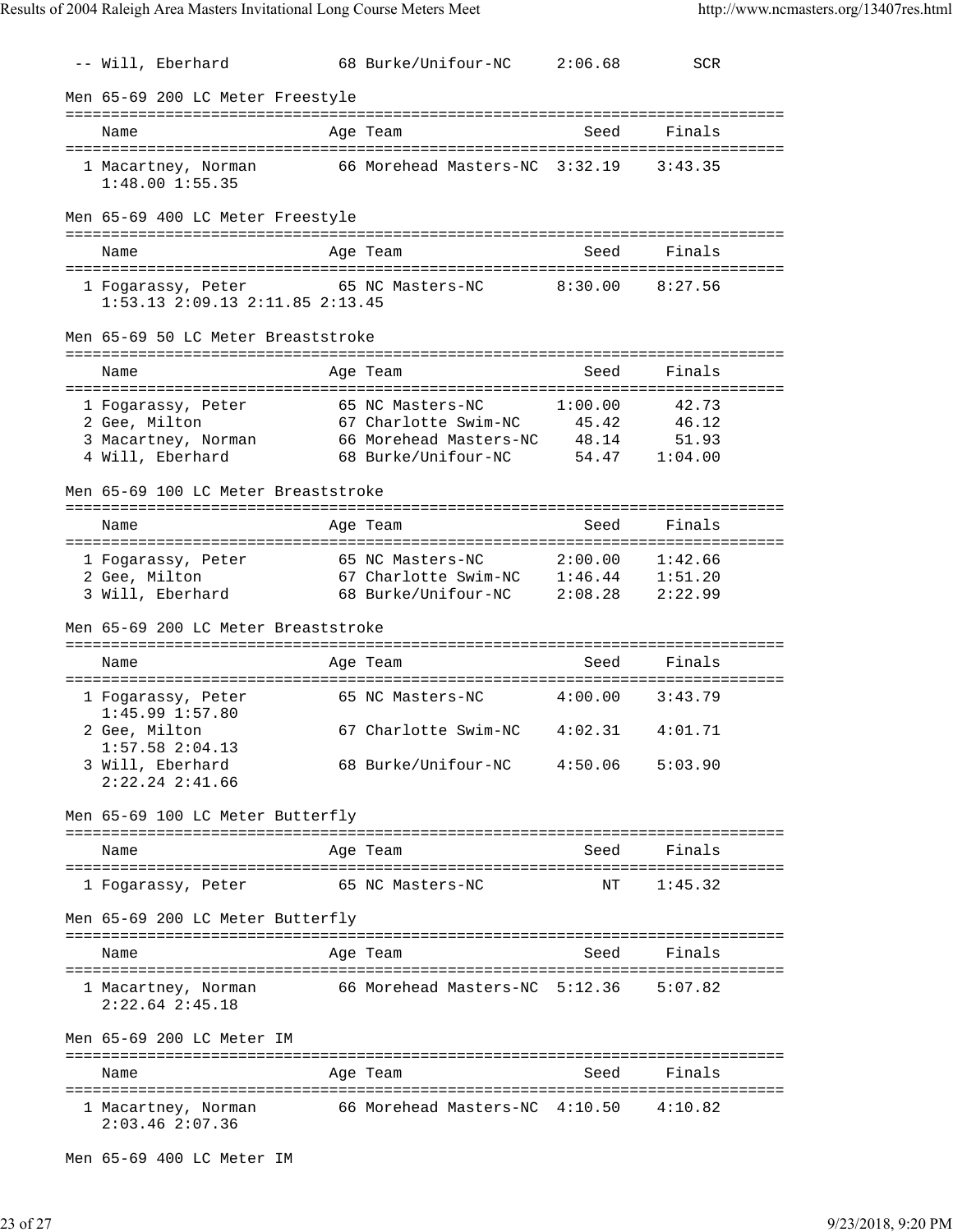| Name                                                                                          | Age Team                               | Seed    | Finals              |
|-----------------------------------------------------------------------------------------------|----------------------------------------|---------|---------------------|
| 1 Macartney, Norman 66 Morehead Masters-NC 8:40.23<br>$2:22.99$ $2:11.12$ $2:24.82$ $1:54.96$ |                                        |         | 8:53.89             |
| Men 70-74 100 LC Meter Freestyle                                                              |                                        |         |                     |
| Name                                                                                          | Age Team                               | Seed    | Finals              |
| 1 Marsil, John                                                                                | 73 RAM-NC                              | 1:45.00 | 1:43.27             |
| Men 70-74 200 LC Meter Freestyle                                                              |                                        |         |                     |
| Name                                                                                          | Age Team                               | Seed    | Finals              |
| 1 Marsil, John<br>$1:51.63$ $2:03.16$                                                         | 73 RAM-NC                              |         | $4:10.00$ $3:54.79$ |
| Men 70-74 400 LC Meter Freestyle                                                              |                                        |         |                     |
| Name                                                                                          | Age Team                               | Seed    | Finals              |
| 1 Marsil, John<br>$1:52.05$ $2:12.27$ $2:15.09$ $2:15.38$                                     | 73 RAM-NC                              | 8:25.00 | 8:34.79             |
| Men 70-74 50 LC Meter Backstroke                                                              |                                        |         |                     |
| Name                                                                                          | Age Team                               | Seed    | Finals              |
| 1 Clarke, Mitchell 72 Asheville Master-NC 40.00                                               |                                        |         | 40.75               |
| Men 70-74 100 LC Meter Backstroke                                                             |                                        |         |                     |
| Name                                                                                          | Age Team                               | Seed    | Finals              |
| 1 Marsil, John                                                                                | 73 RAM-NC                              | 2:15.00 | 2:11.74             |
| Men 70-74 200 LC Meter Backstroke                                                             |                                        |         |                     |
| Name                                                                                          | Age Team                               | Seed    | Finals              |
| 1 Clarke, Mitchell<br>$1:37.43$ $1:46.07$                                                     | 72 Asheville Master-NC 3:24.00 3:23.50 |         |                     |
| 2 Marsil, John                                                                                | 73 RAM-NC                              |         | $4:30.00$ $4:42.49$ |
| Men 70-74 50 LC Meter Breaststroke                                                            |                                        |         |                     |
| Name                                                                                          | Age Team                               | Seed    | Finals              |
| 1 Kortheuer, John                                                                             | 73 Charlotte Swim-NC                   | 42.00   | 41.33               |
| Men 70-74 100 LC Meter Breaststroke                                                           |                                        |         |                     |
| Name                                                                                          | Age Team                               | Seed    | Finals              |
| 1 Kortheuer, John                                                                             |                                        |         |                     |
| Men 70-74 200 LC Meter Breaststroke                                                           |                                        |         |                     |
| Name                                                                                          | Age Team                               | Seed    | Finals              |
| 1 Kortheuer, John<br>$1:48.55$ $1:56.87$                                                      | 73 Charlotte Swim-NC 3:40.00 3:45.42   |         |                     |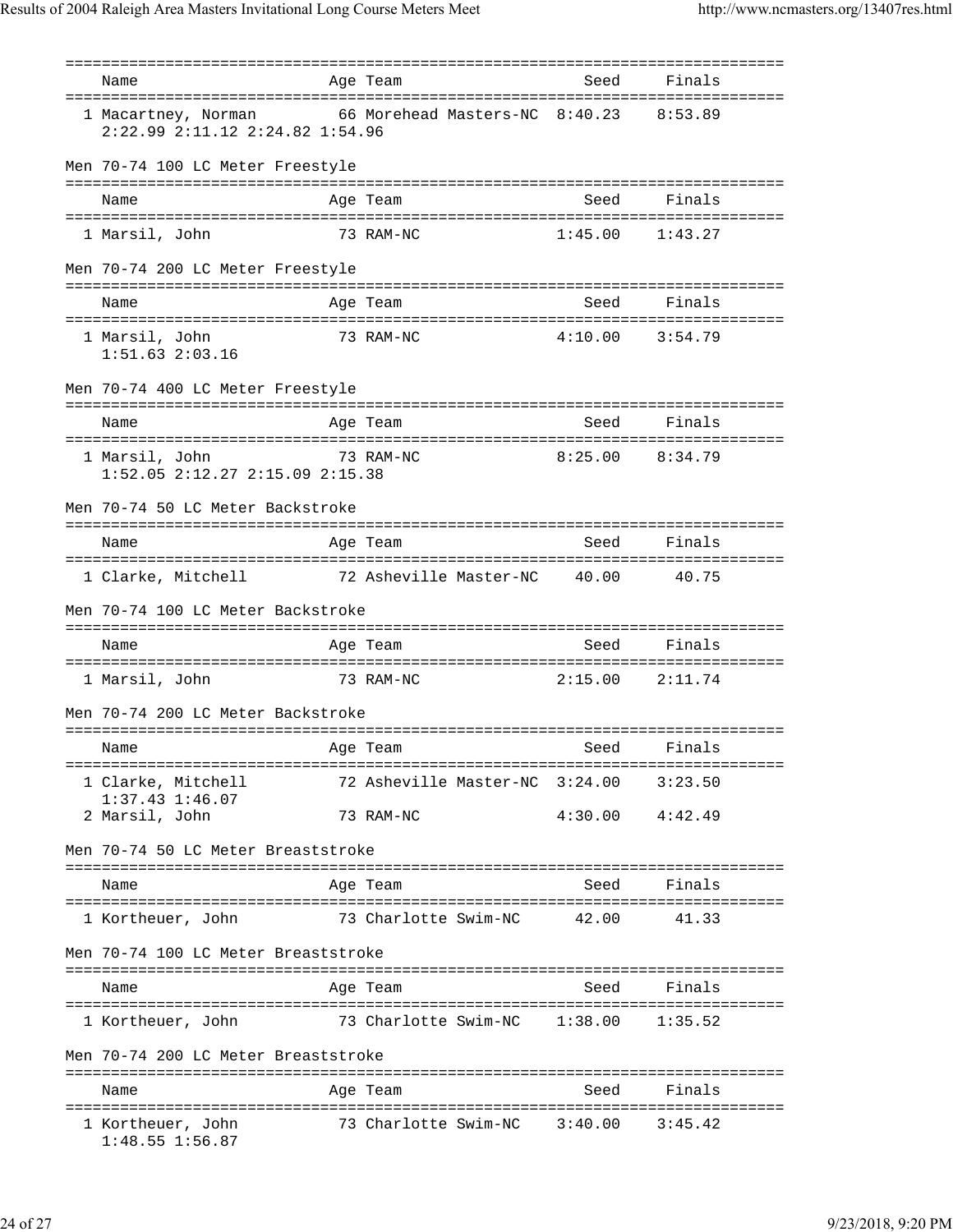Men 70-74 100 LC Meter Butterfly =============================================================================== Name Age Team Seed Finals =============================================================================== 1 Huson, John 70 NC Masters-NC 2:10.00 2:08.41 Men 70-74 200 LC Meter Butterfly =============================================================================== Name Age Team Seed Finals =============================================================================== 1 Huson, John 70 NC Masters-NC 4:40.00 5:14.39 2:14.86 2:59.53 Men 70-74 200 LC Meter IM =============================================================================== Name **Age Team** Age Team Seed Finals =============================================================================== 1 Huson, John 70 NC Masters-NC 4:10.00 4:06.71 1:56.63 2:10.08 Men 85-89 50 LC Meter Backstroke =============================================================================== Name Age Team Seed Finals =============================================================================== 1 Holdrege, Fred 87 RAM-NC 1:00.59 1:02.20 Men 85-89 100 LC Meter Backstroke =============================================================================== Name and Age Team =============================================================================== 1 Holdrege, Fred 87 RAM-NC 2:14.98 2:24.75 Men 85-89 200 LC Meter Backstroke =============================================================================== Name Age Team Seed Finals =============================================================================== 1 Holdrege, Fred 87 RAM-NC 4:50.78 5:20.00 2:33.00 2:47.00 Women 100-119 200 LC Meter Freestyle Relay =============================================================================== Team Seed Finals =============================================================================== 1 Unattached 'B' NT 2:26.13 1) Stewart, Anne 22 2) Pekkala, Tracy 38 3) Rancer, Lisa 35 4) Mescher, Megan 24 1:15.29 1:10.84 Women 100-119 200 LC Meter Medley Relay =============================================================================== Team Seed Finals =============================================================================== 1 Unattached 'A' NT 2:45.25 1) Mescher, Megan 24 2) Rancer, Lisa 35 3) Pekkala, Tracy 38 4) Stewart, Anne 22 1:26.29 1:18.96 Men 100-119 200 LC Meter Freestyle Relay =============================================================================== Seed Finals =============================================================================== 1 Tar Heel AquaticTeam-NC 'A' 1) Crankshaw, Erik 32 2 2) Porco, Filippo 27 1) Crankshaw, Erik 32<br>3) Sevick, Chris 29 4) Browning, Joseph 29 1:00.46 1:02.98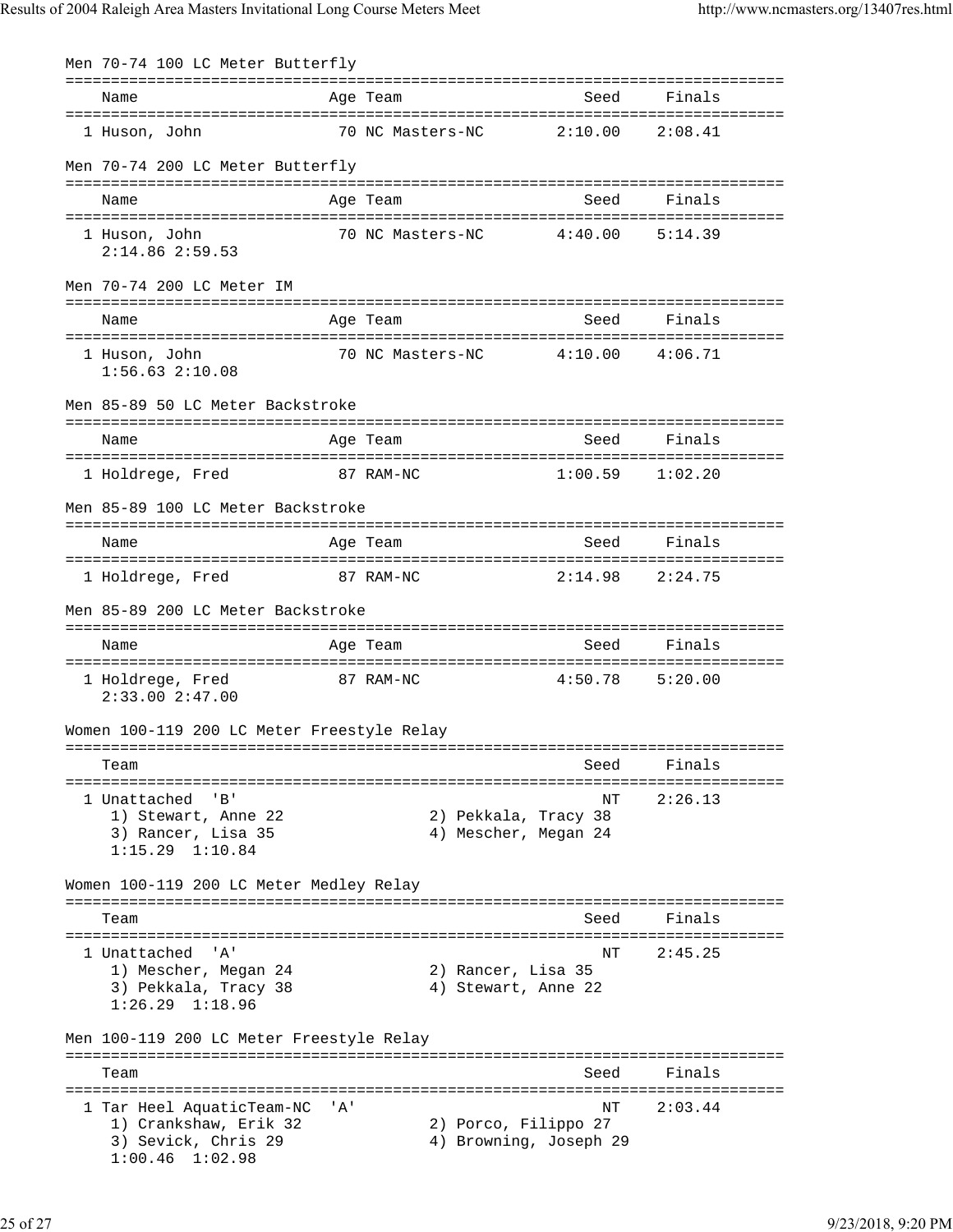```
Men 120-159 200 LC Meter Freestyle Relay
===============================================================================
   Team Seed Finals
===============================================================================
  1 Unattached 'A' NT 1:58.60
    1) Luithle, Frank 25 2) Davis, George 45
    3) Kaminski, Jon 32 4) Olmstead, Matt 22
    1:04.28 54.32
Men 120-159 400 LC Meter Freestyle Relay
===============================================================================
  Team Seed Finals
===============================================================================
  1 Tar Heel AquaticTeam-NC 'A' NT 4:34.51
 1) Sevick, Chris 29 2) Crankshaw, Erik 32
3) Browning, Joseph 29 \hspace{1cm} 4) Porco, Filippo 27
    1:08.50 1:03.51 1:11.96 1:10.54
Men 120-159 200 LC Meter Medley Relay
===============================================================================
  Team Seed Finals
===============================================================================
  1 Unattached 'A' NT 2:23.57
    1) Davis, George 45 2) Kaminski, Jon 32
   3) Olmstead, Matt 22
    1:24.40 59.17
Men 160-199 200 LC Meter Freestyle Relay
===============================================================================
  Team Seed Finals
===============================================================================
  1 Tar Heel AquaticTeam-NC 'A' NT 2:26.76
    1) Dimsdale, Todd 47 2) Claudio, Illan 44
   3) George, Dan 38 4)
    1:01.50 1:25.26
Men 160-199 200 LC Meter Medley Relay
===============================================================================
  Team Seed Finals
===============================================================================
  1 Tar Heel AquaticTeam-NC 'A' NT 2:11.86
    1:12.28 59.58
Mixed 120-159 200 LC Meter Freestyle Relay
===============================================================================
  Team Seed Finals
===============================================================================
  1 Raleigh Area Masters-NC 'A' NT 2:02.04
    1) Su, Billy 30 2) Braun, Erika 32
   3) Lehman, Fritz 46 4) Springer, Margie 45
      59.78 1:02.26
Mixed 120-159 200 LC Meter Medley Relay
===============================================================================
   Team Seed Finals
===============================================================================
1 Greensboro Community YMCA Mast-NC 'A' NT 2:24.01
    1:19.78 1:04.23
Mixed 160-199 200 LC Meter Freestyle Relay
===============================================================================
   Team Seed Finals
===============================================================================
  1 Tar Heel AquaticTeam-NC 'A' NT 2:06.12
```